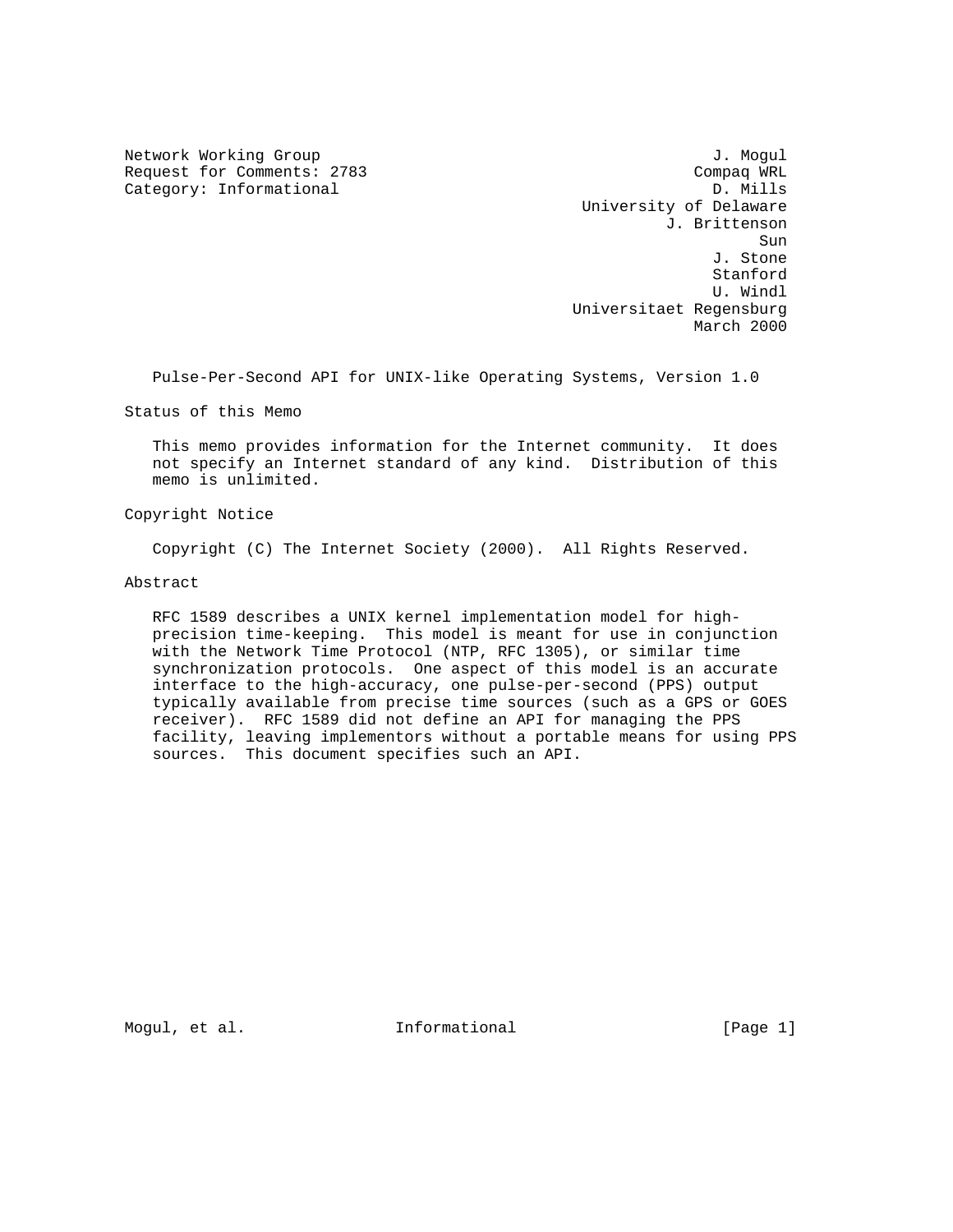# Table of Contents

|                                                               | 2              |
|---------------------------------------------------------------|----------------|
| 2 Data types for representing timestamps                      | $\overline{4}$ |
|                                                               | $\overline{4}$ |
|                                                               | 5              |
|                                                               | 5              |
|                                                               | 6              |
|                                                               | 7              |
|                                                               |                |
|                                                               |                |
| 3.4.1 New functions: obtaining PPS sources 13                 |                |
| 3.4.2 New functions: setting PPS parameters 14                |                |
| 3.4.3 New functions: access to PPS timestamps 16              |                |
| 3.4.4 New functions: disciplining the kernel timebase 18      |                |
|                                                               |                |
|                                                               |                |
|                                                               |                |
|                                                               |                |
|                                                               |                |
|                                                               |                |
|                                                               |                |
|                                                               |                |
|                                                               |                |
| A.1 Extension: Parameters for the "echo" mechanism 27         |                |
| A.2 Extension: Obtaining information about external clocks 27 |                |
| A.3 Extension: Finding a PPS source 28                        |                |
| B. Example implementation: PPSDISC Line discipline 29         |                |
|                                                               |                |
|                                                               |                |
|                                                               |                |

### 1 Introduction

 RFC 1589 [4] describes a model and programming interface for generic operating system software that manages the system clock and timer functions. The model provides improved accuracy and stability for most workstations and servers using the Network Time Protocol (NTP) [3] or similar time synchronization protocol. The model supports the use of external timing sources, such as the precision pulse-per second (PPS) signals typically available from precise time sources (such as a GPS or GOES receiver).

 However, RFC 1589 did not define an application programming interface (API) for the PPS facility. This document specifies such an interface, for use with UNIX (or UNIX-like) operating systems. Such systems often conform to the "Single UNIX Specification" [5], sometimes known as POSIX.

Mogul, et al. 10 mm informational 100 mm informational [Page 2]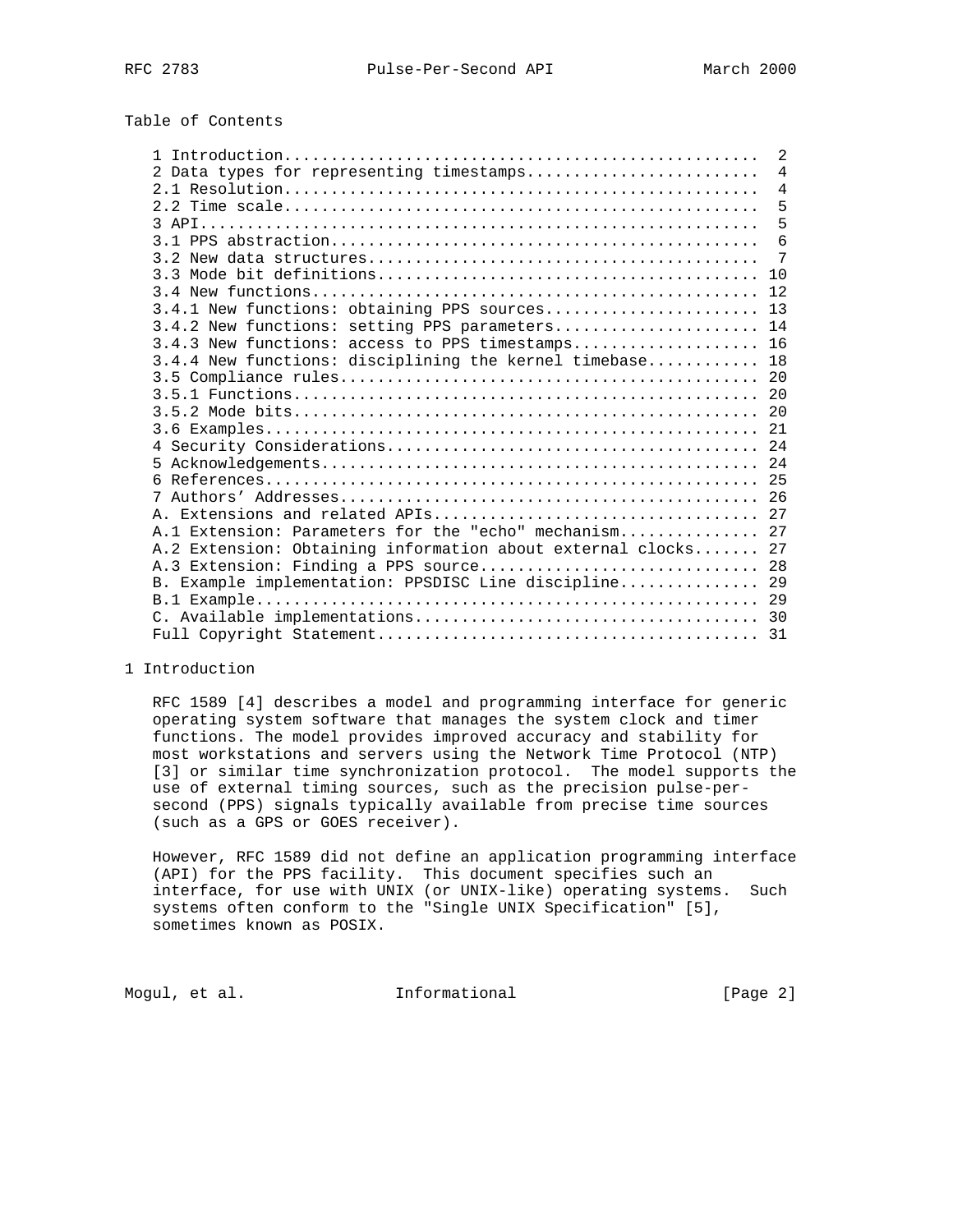One convenient means to provide a PPS signal to a computer system is to connect that signal to a modem-control pin on a serial-line interface to the computer. The Data Carrier Detect (DCD) pin is frequently used for this purpose. Typically, the time-code output of the time source is transmitted to the computer over the same serial line. The computer detects a signal transition on the DCD pin, usually by receiving an interrupt, and records a timestamp as soon as possible.

 Although existing practice has focussed on the use of serial lines and DCD transitions, PPS signals might also be delivered by other kinds of devices. The API specified in this document does not require the use of a serial line, although it may be somewhat biased in that direction.

 The typical use of this facility is for the operating system to record ("capture") a high-resolution timestamp as soon as possible after it detects a PPS signal transition (usually indicated by an interrupt). This timestamp can then be made available, with less stringent delay constraints, to time-related software. The software can compare the captured timestamp to the received time-code to accurately discover the offset between the system clock and the precise time source.

 The operating system may also deliver the PPS event to a kernel procedure, called the "in-kernel PPS consumer." One example would be the "hardpps()" procedure, described in RFC 1589, which is used to discipline the kernel's internal timebase.

 The API specified in this document allows for one or more signal sources attached to a computer system to provide PPS inputs, at the option of user-level software. User-level software may obtain signal-transition timestamps for any of these PPS sources. User level software may optionally specify at most one of these PPS sources to be used to discipline the system's internal timebase.

 Although the primary purpose of this API is for capturing true pulse-per-second events, the API may also be used for accurately timestamping events of other periods, or even aperiodic events, when these can be expressed as signal transitions.

 This document does not define internal details of how the API must be implemented, and does not specify constraints on the accuracy, resolution, or latency of the PPS feature. However, the utility of this feature is inversely proportional to the delay (and variance of delay), and implementors are encouraged to take this seriously.

Mogul, et al. 10 mm informational 100 mm informational [Page 3]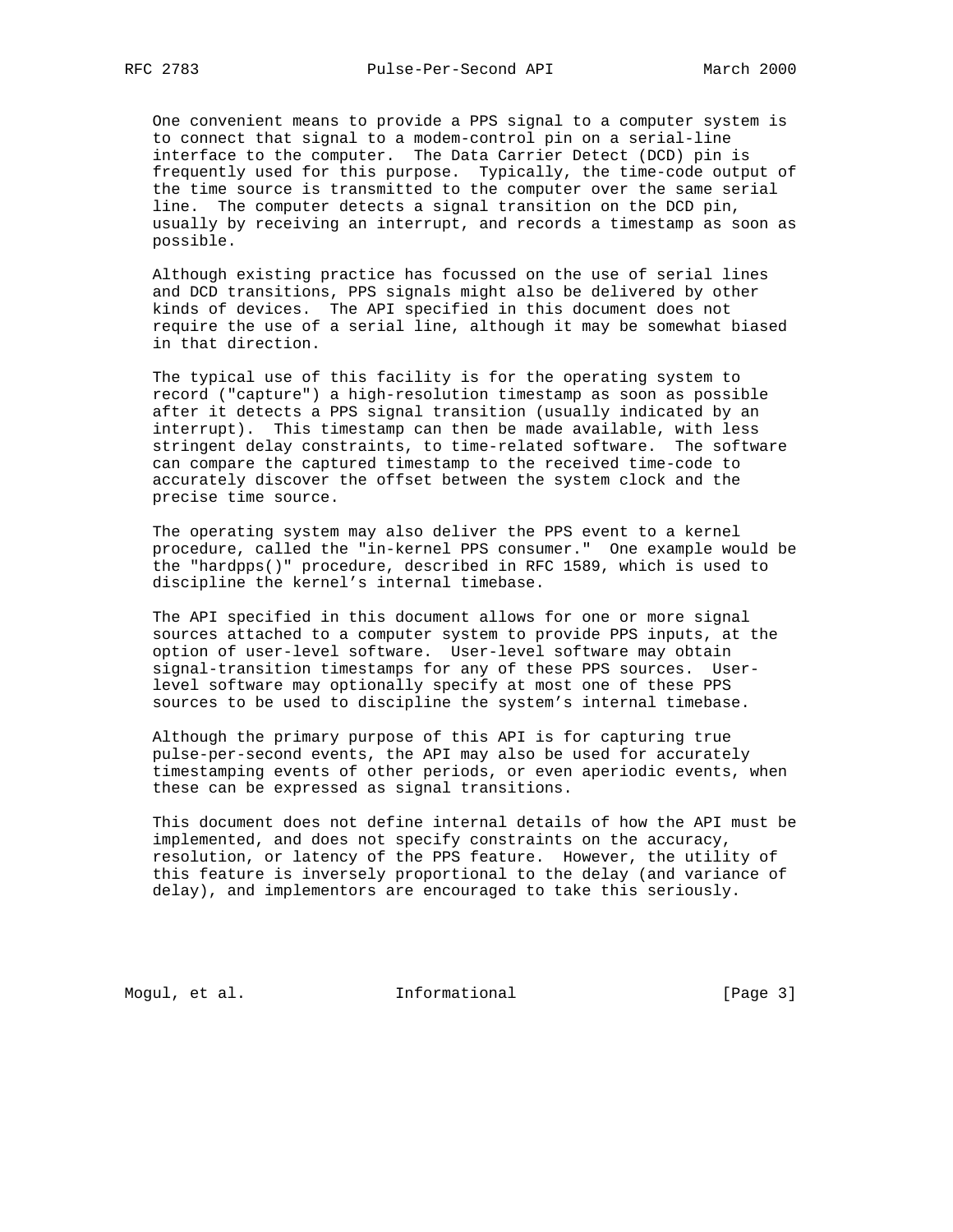In principle, the rate of events to be captured, or the frequency of the signals, can range from once per day (or less often) to several thousand per second. However, since in most implementations the timestamping function will be implemented as a processor interrupt at a relatively high priority, it is prudent to limit the rate of such events. This may be done either by mechanisms in the hardware that generates the signals, or by the operating system.

2 Data types for representing timestamps

 Computer systems use various representations of time. Because this API is concerned with the provision of high-accuracy, high-resolution time information, the choice of representation is significant. (Here we consider only binary representations, not human-format representations.)

The two interesting questions are:

- 1. what is the resolution of the representation?
- 2. what time scale is represented?

 These questions often lead to contentious arguments. Since this API is intended for use with NTP and POSIX-compliant systems, however, we can limit the choices to representations compatible with existing NTP and POSIX practice, even if that practice is considered "wrong" in some quarters.

2.1 Resolution

 In the NTP protocol, "timestamps are represented as a 64-bit unsigned fixed-point number, in seconds relative to 0h on 1 January 1900. The integer part is in the first 32 bits and the fraction part in the last 32 bits [...] The precision of this representation is about 200 picoseconds" [3].

 However, most computer systems cannot measure time to this resolution (this represents a clock rate of 5 GHz). The POSIX gettimeofday() function returns a "struct timeval" value, with a resolution of 1 microsecond. The POSIX clock\_gettime() function returns a "struct timespec" value, with a resolution of 1 nanosecond.

 This API uses an extensible representation, but defaults to the "struct timespec" representation.

Mogul, et al. 10 mm informational 100 mm informational [Page 4]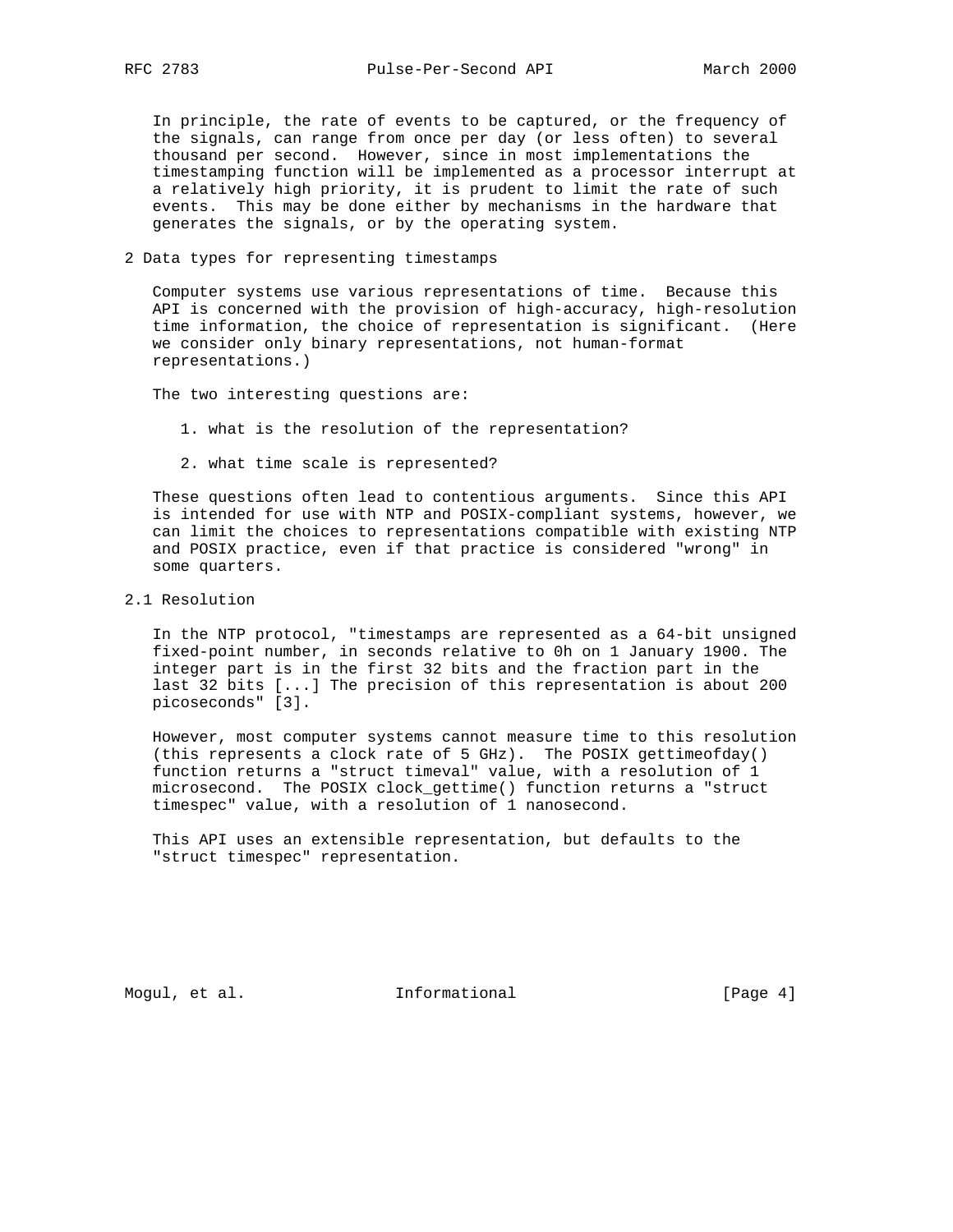# 2.2 Time scale

 Several different time scales have been proposed for use in computer systems. UTC and TAI are the two obvious candidates.

 Some people would prefer the use of TAI, which is identical to UTC except that it does not correct for leap seconds. Their preference for TAI stems from the difficulty of computing precise time differences when leap seconds are involved, especially when using times in the future (for which the exact number of leap seconds is, in general, unknowable).

 However, POSIX and NTP both use UTC, albeit with different base dates. Given that support for TAI would, in general, require other changes to the POSIX specification, this API uses the POSIX base date of 00:00 January 1, 1970 UTC, and conforms to the POSIX use of the UTC time scale.

## 3 API

A PPS facility can be used in two different ways:

- 1. An application can obtain a timestamp, using the system's internal timebase, for the most recent PPS event.
- 2. The kernel may directly utilize PPS events to discipline its internal timebase, thereby providing highly accurate time to all applications.

 This API supports both uses, individually or in combination. The timestamping feature may be used on any number of PPS sources simultaneously; the timebase-disciplining feature may be used with at most one PPS source.

 Although the proper implementation of this API requires support from the kernel of a UNIX system, this document defines the API in terms of a set of library routines. This gives the implementor some freedom to divide the effort between kernel code and library code (different divisions might be appropriate on microkernels and monolithic kernels, for example).

Mogul, et al. 10 mm informational 100 mm informational [Page 5]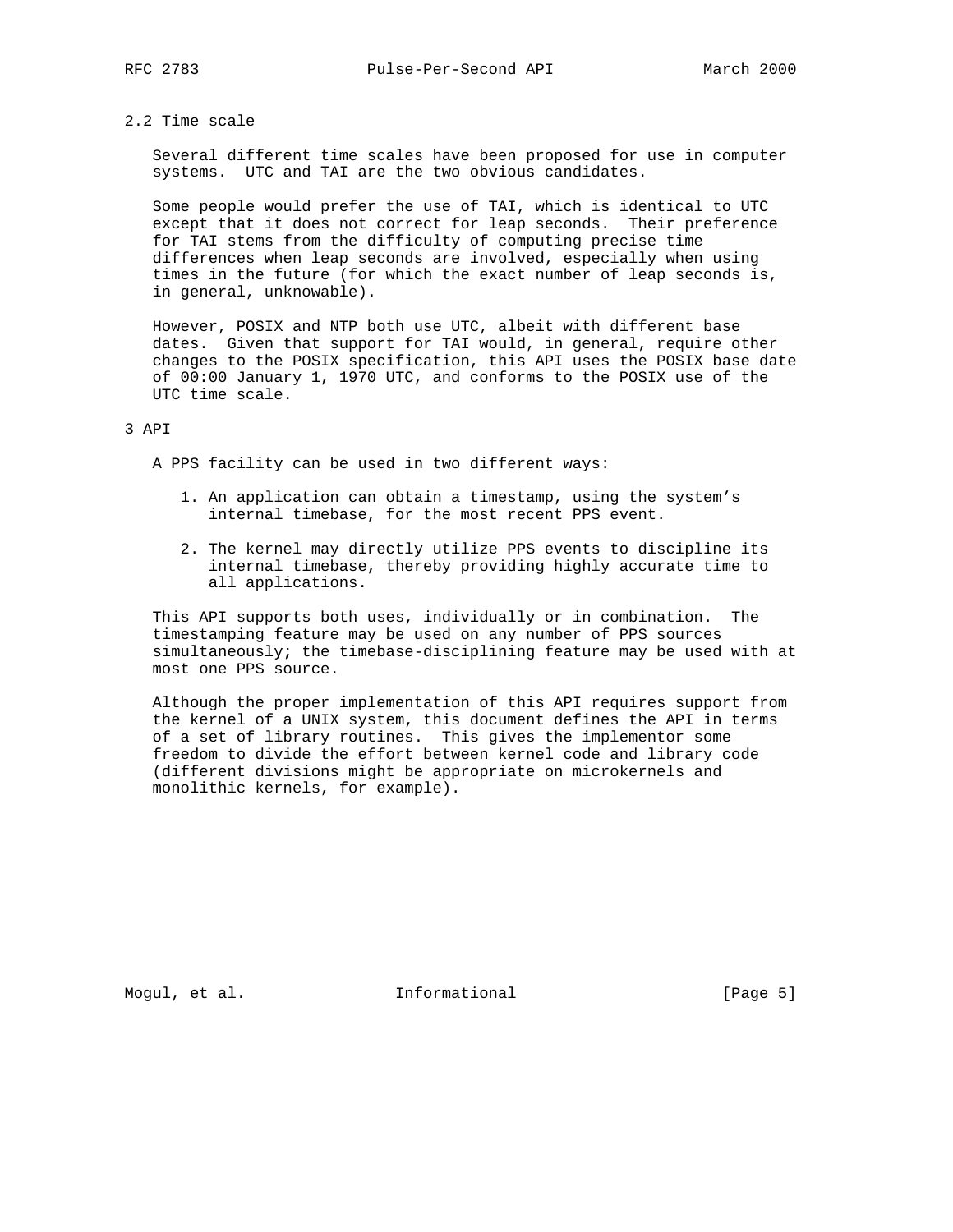### 3.1 PPS abstraction

 A PPS signal consists of a series of pulses, each with an "asserted" (logical true) phase, and a "clear" (logical false) phase. The two phases may be of different lengths. The API may capture an "assert timestamp" at the moment of the transition into the asserted phase, and a "clear timestamp" at the moment of the transition into the clear phase.

 The specific assignment of the logical values "true" and "false" with specific voltages of a PPS signal, if applicable, is outside the scope of this specification. However, these assignments SHOULD be consistent with applicable standards. Implementors of PPS sources SHOULD document these assignments.

 Reminder to implementors of DCD-based PPS support: TTL and RS- 232C (V.24/V.28) interfaces both define the "true" state as the one having the highest positive voltage. TTL defines a nominal absence of voltage as the "false" state, but RS-232C (V.24/V.28) defines the "false" state by the presence of a negative voltage.

 The API supports the direct provision of PPS events (and timestamps) to an in-kernel PPS consumer. This could be the function called "hardpps()", as described in RFC 1589 [4], but the API does not require the kernel implementation to use that function name internally. The current version of the API supports at most one in kernel PPS consumer, and does not provide a way to explicitly name it. The implementation SHOULD impose access controls on the use of this feature.

 The API optionally supports an "echo" feature, in which events on the incoming PPS signal may be reflected through software, after the capture of the corresponding timestamp, to an output signal pin. This feature may be used to discover an upper bound on the actual delay between the edges of the PPS signal and the capture of the timestamps; such information may be useful in precise calibration of the system.

 The designation of an output pin for the echo signal, and sense and shape of the output transition, is outside the scope of this specification, but SHOULD be documented for each implementation. The output pin MAY also undergo transitions at other times besides those caused by PPS input events.

 Note: this allows an implementation of the echo feature to generate an output pulse per input pulse, or an output edge per input pulse, or an output pulse per input edge. It also allows the same signal pin to be used for several purposes simultaneously.

Mogul, et al. 10 mm informational 11 mm informational [Page 6]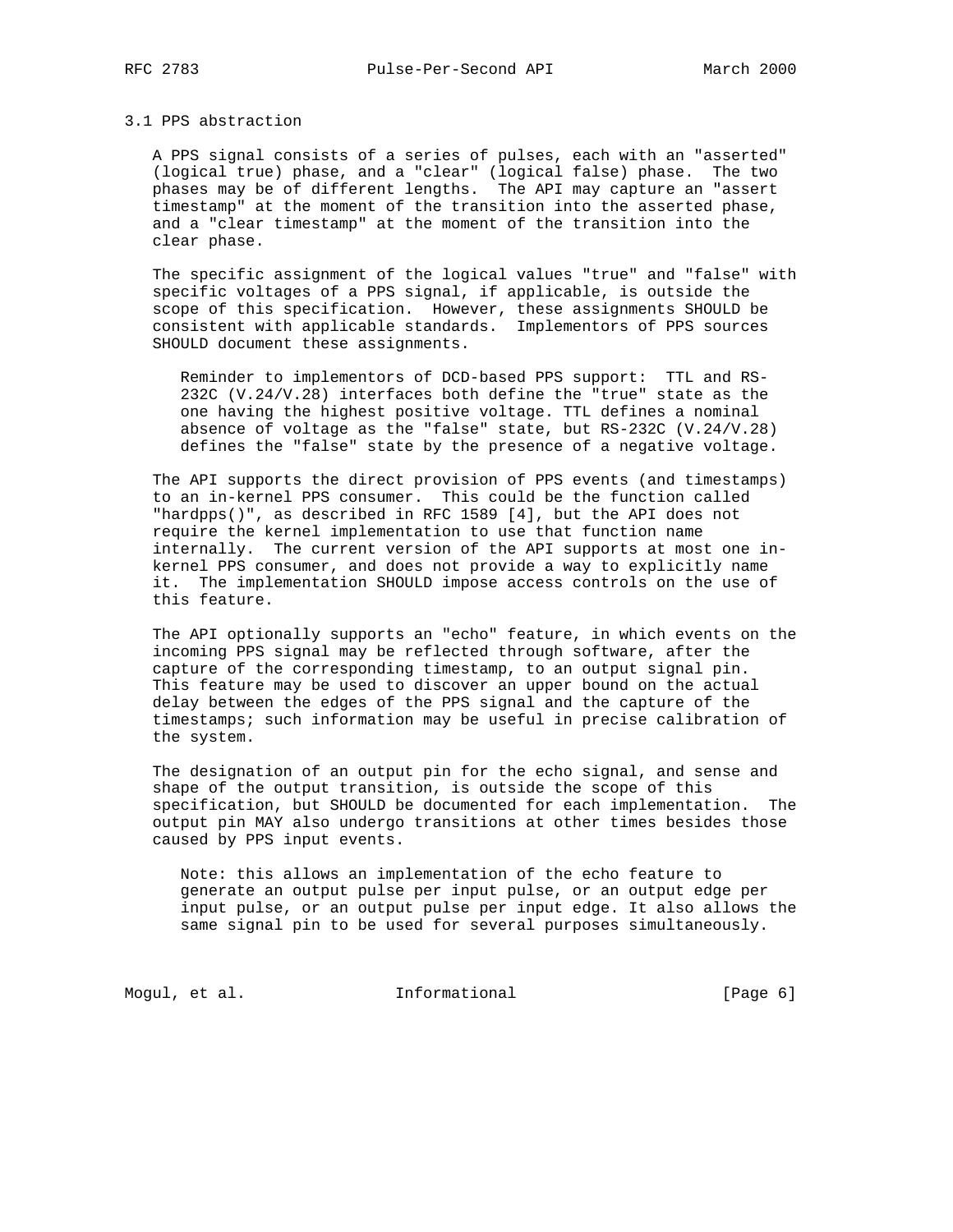Also, the API optionally provides an application with the ability to specify an offset value to be applied to captured timestamps. This can be used to correct for cable and/or radio-wave propagation delays, or to compensate for systematic jitter in the external signal. The implementation SHOULD impose access controls on the use of this feature.

3.2 New data structures

 The data structure declarations and symbol definitions for this API will appear in the header file <sys/timepps.h>. The header file MUST define all constants described in this specification, even if they are not supported by the implementation.

The API includes several implementation-specific types:

typedef ... pps\_handle\_t; /\* represents a PPS source \*/

typedef unsigned ... pps\_seq\_t; /\* sequence number \*/

 The "pps\_handle\_t" type is an opaque scalar type used to represent a PPS source within the API.

 The "pps\_seq\_t" type is an unsigned integer data type of at least 32 bits.

 The precise declaration of the pps\_handle\_t and pps\_seq\_t types is system-dependent.

The API imports the standard POSIX definition for this data type:

```
 struct timespec {
       time_t tv_sec; /* seconds */
       long tv_nsec; /* nanoseconds */
 };
```
 The API defines this structure as an internal (not "on the wire") representation of the NTP "64-bit unsigned fixed-point" timestamp format [3]:

 typedef struct ntp\_fp { unsigned int integral; unsigned int fractional;  ${}$  ntp\_fp\_t;

 The two fields in this structure may be declared as any unsigned integral type, each of at least 32 bits.

Mogul, et al.  $I_n$  Informational  $[Page 7]$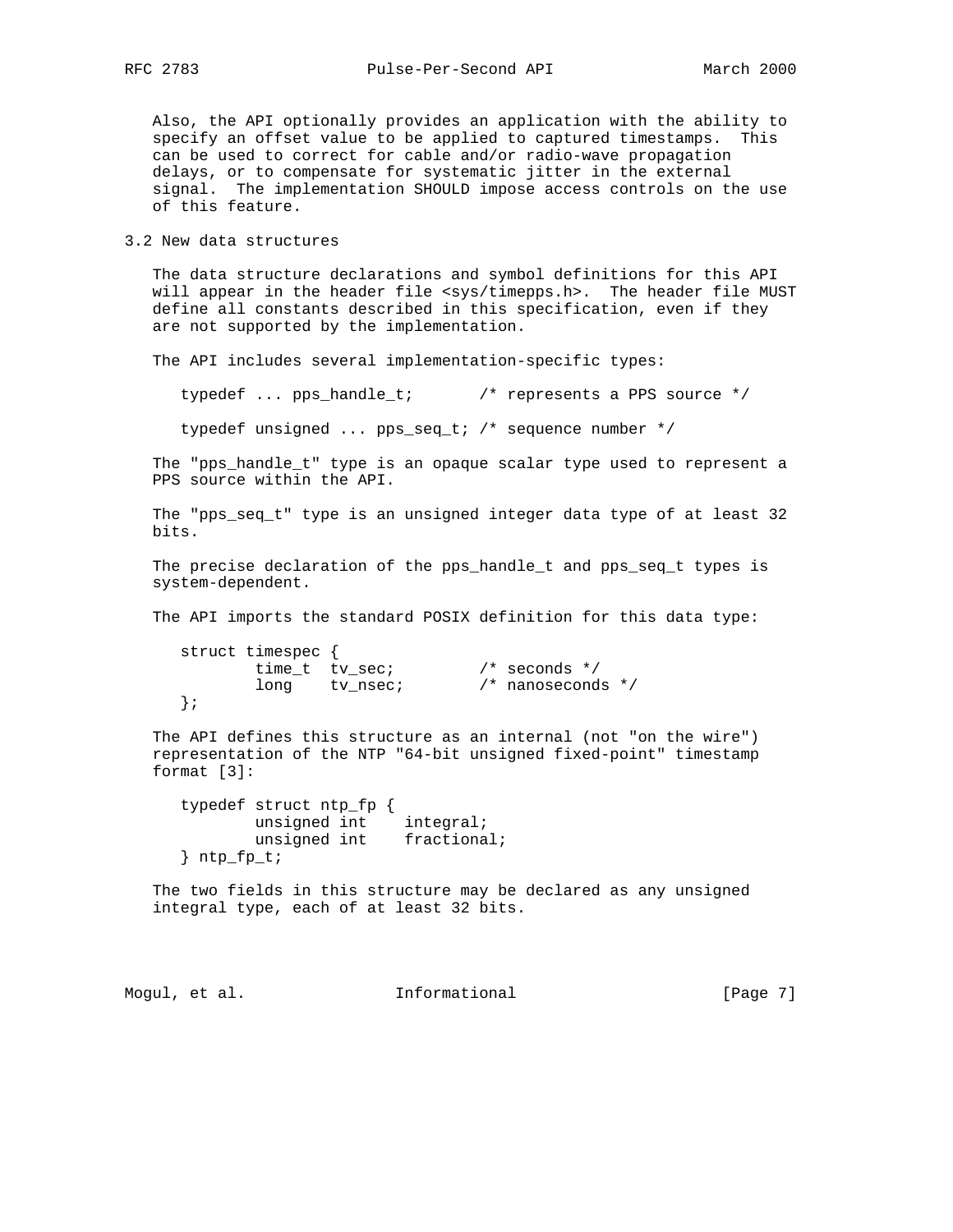The API defines this new union as an extensible type for representing times: typedef union pps\_timeu { struct timespec tspec; ntp\_fp\_t ntpfp; unsigned long longpad[3]; } pps\_timeu\_t; Future revisions of this specification may add more fields to this union. Note: adding a field to this union that is larger than 3\*sizeof(long) will break binary compatibility. The API defines these new data structures: typedef struct { pps\_seq\_t assert\_sequence; /\* assert event seq # \*/ pps\_seq\_t clear\_sequence; /\* clear event seq # \*/ pps\_timeu\_t assert\_tu; pps\_timeu\_t clear\_tu; int current\_mode; /\* current mode bits \*/ } pps\_info\_t; #define assert\_timestamp assert\_tu.tspec #define clear\_timestamp clear\_tu.tspec #define assert\_timestamp\_ntpfp assert\_tu.ntpfp #define clear\_timestamp\_ntpfp clear\_tu.ntpfp typedef struct { int api\_version; /\* API version # \*/ int mode;  $\sqrt{4}$  mode bits  $\sqrt{4}$  pps\_timeu\_t assert\_off\_tu; pps\_timeu\_t clear\_off\_tu; } pps\_params\_t; #define assert\_offset assert\_off\_tu.tspec #define clear\_offset clear\_off\_tu.tspec

 #define assert\_offset\_ntpfp assert\_off\_tu.ntpfp #define clear\_offset\_ntpfp clear\_off\_tu.ntpfp

 The "pps\_info\_t" type is returned on an inquiry to PPS source. It contains the timestamps for the most recent assert event, and the most recent clear event. The order in which these events were actually received is defined by the timetamps, not by any other

Mogul, et al. 10 mm informational 100 mm informational [Page 8]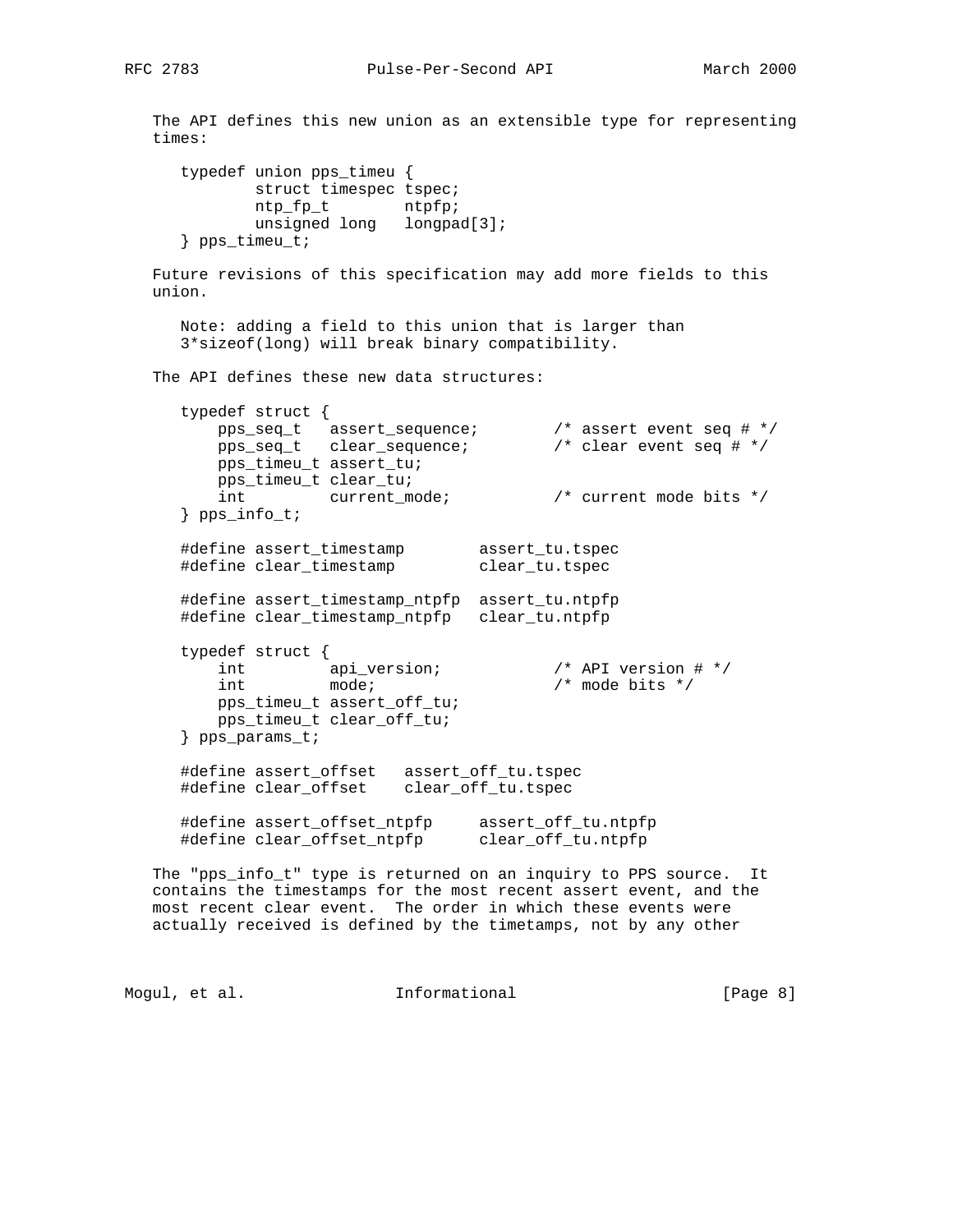aspect of the specification. Each timestamp field represents the value of the operating system's internal timebase when the timestamped event occurred, or as close as possible to that time (with the optional addition of a specified offset). The current\_mode field contains the value of the mode bits (see section 3.3) at the time of the most recent transition was captured for this PPS source. An application can use current\_mode to discover the format of the timestamps returned.

The assert sequence number increases once per captured assert timestamp. Its initial value is undefined. If incremented past the largest value for the type, the next value is zero. The clear\_sequence number increases once per captured clear timestamp. Its initial value is undefined, and may be different from the initial value of assert\_sequence. If incremented past the largest value for the type, the next value is zero. Due to possible signal loss or excessive signal noise, the assert-sequence number and the clear sequence number might not always increase in step with each other.

 Note that these sequence numbers are most useful in applications where events other than PPS transitions are to be captured, which might be involved in a precision stopwatch application, for example. In such cases, the sequence numbers may be used to detect overruns, where the application has missed one or more events. They may also be used to detect an excessive event rate, or to detect that an event has failed to occur between two calls to the time\_pps\_fetch() function (defined later).

 In order to obtain an uninterrupted series of sequence numbers (and hence of event timestamps), it may be necessary to sample the pps\_info\_t values at a rate somewhat faster than the underlying event rate. For example, an application interested in both assert and clear timestamps may need to sample at least twice per second. Proper use of the sequence numbers allows an application to discover if it has missed any event timestamps due to an insufficient sampling rate.

 The pps\_params\_t data type is used to discover and modify parameters of a PPS source. The data type includes a mode field, described in section 3.3. It also includes an api\_version field, a read-only value giving the version of the API. Currently, the only defined value is:

#define PPS\_API\_VERS\_1 1

 This field is present to enable binary compatibility with future versions of the API.

Mogul, et al. 10 mm informational 100 mm informational [Page 9]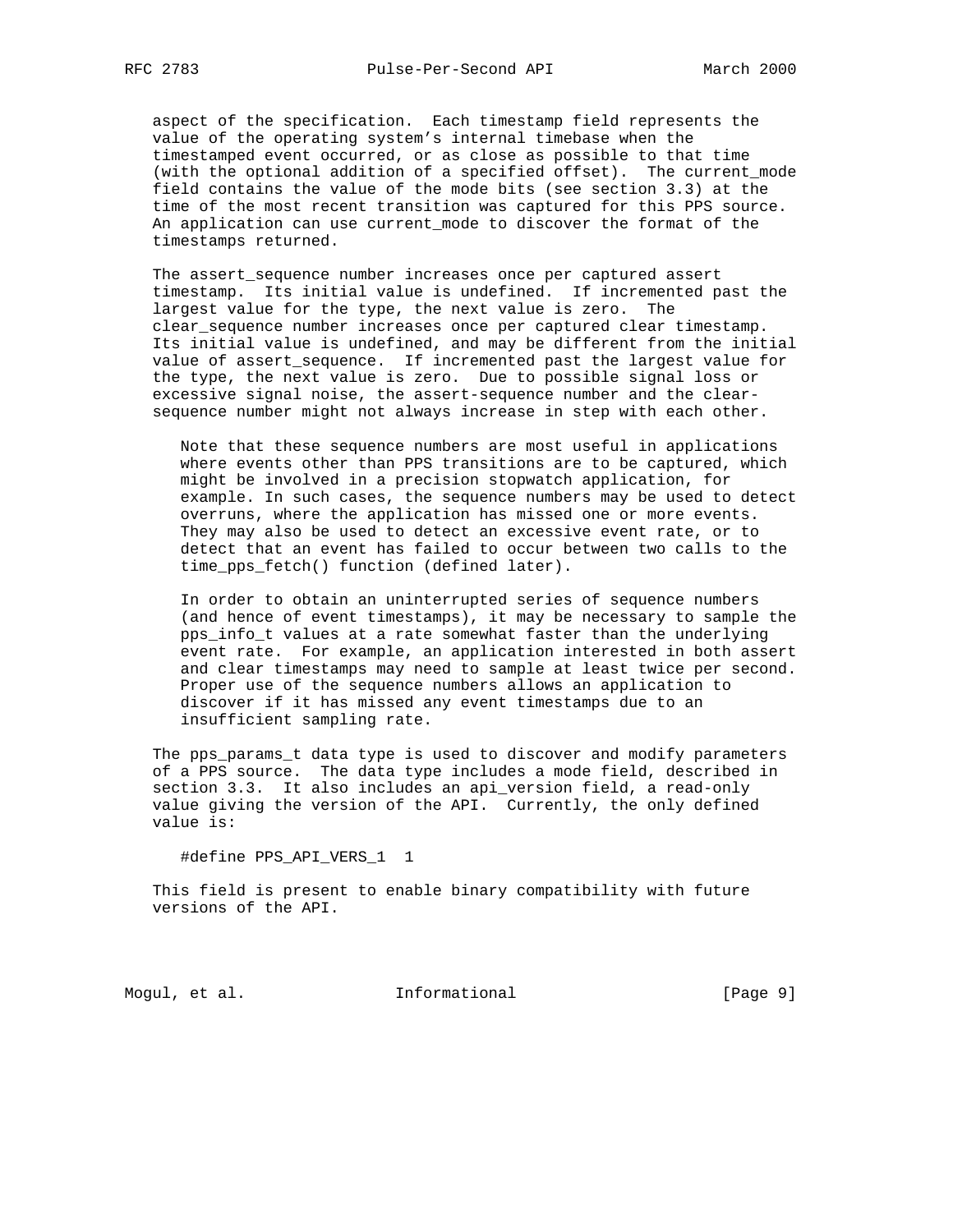Note: the term "read-only" in this specification means that an application cannot modify the relevant data item; only the implementation can modify the value. The implementation MUST ignore attempts by the application to modify a read-only field.

 As an OPTIONAL feature of the API, the implementation MAY support adding offsets to the timestamps that are captured. (Values of type "struct timespec" can represent negative offsets.) The assert\_offset field of a pps\_params\_t value specifies a value to be added to generate a captured assert\_timestamp. The clear\_offset of a pps\_params\_t value field specifies a value to be added to generate a captured clear\_timestamp. Since the offsets, if any, apply to all users of a given PPS source, the implementation SHOULD impose access controls on the use of this feature; for example, allowing only the super-user to set the offset values. The default value for both offsets is zero.

3.3 Mode bit definitions

A set of mode bits is associated with each PPS source.

The bits in the mode field of the pps\_params\_t type are:

| /* Device/implementation parameters */ |                |
|----------------------------------------|----------------|
| #define PPS CAPTUREASSERT              | 0x01           |
| #define PPS CAPTURECLEAR               | 0x02           |
| #define PPS CAPTUREBOTH                | $0 \times 03$  |
| #define PPS OFFSETASSERT               | 0x10           |
| #define PPS OFFSETCLEAR                | 0x20           |
| #define PPS_CANWAIT                    | 0x100          |
| #define PPS CANPOLL                    | $0 \times 200$ |
| /* Kernel actions */                   |                |
| #define PPS ECHOASSERT                 | 0x40           |
| #define PPS ECHOCLEAR                  | 0x80           |
| /* Timestamp formats */                |                |
| #define PPS TSFMT TSPEC                | 0x1000         |
| #define PPS TSFMT NTPFP                | 0x2000         |

These mode bits are divided into three categories:

 1. Device/implementation parameters: These are parameters either of the device or of the implementation. If the implementation allows these to be changed, then these bits are read/write for users with sufficient privilege (such as the super-user), and

Mogul, et al. 10 mm informational 10 mm informational [Page 10]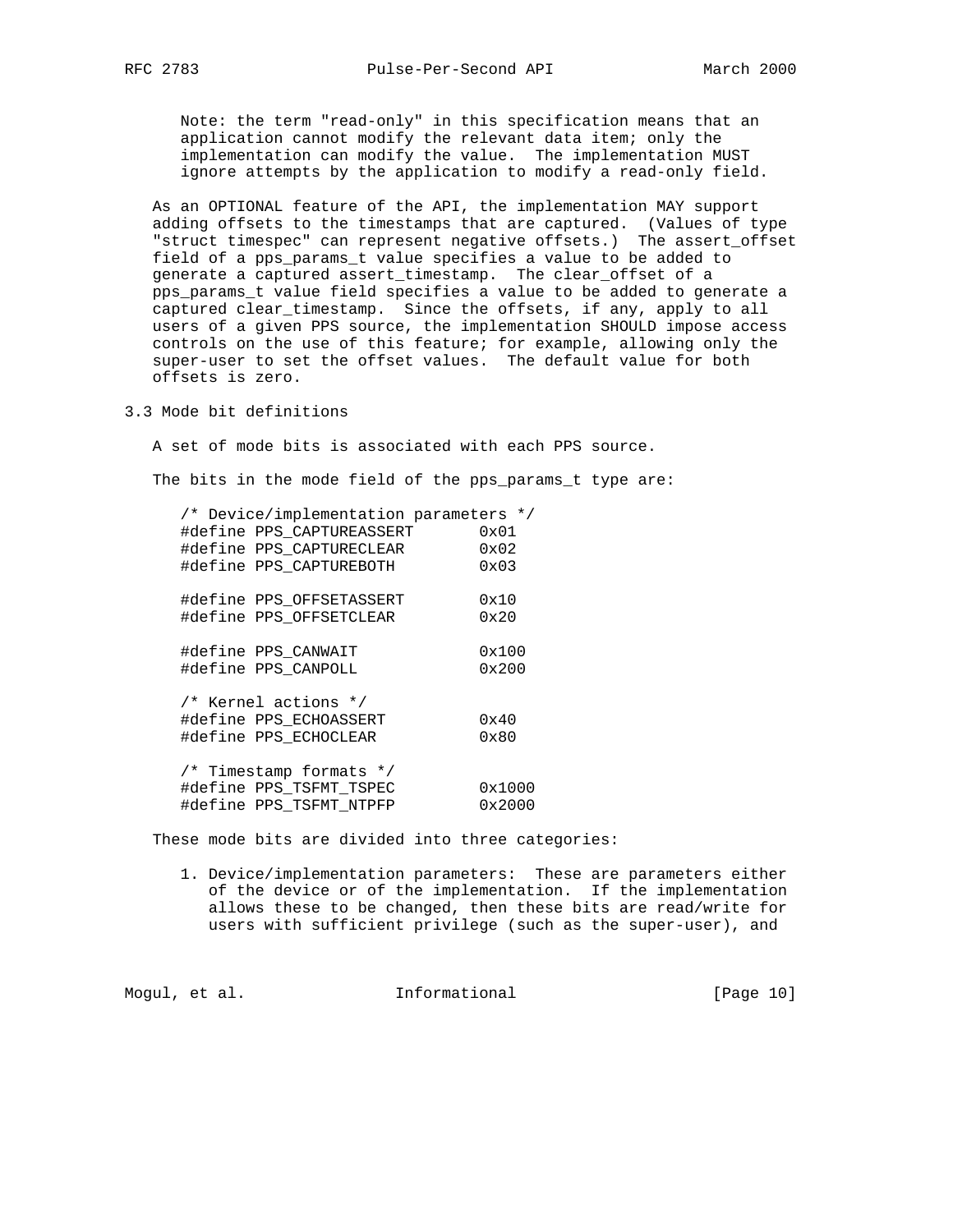read-only for other users. If the implementation does not allow these bits to be changed, they are read-only.

- 2. Kernel actions: These bits specify certain kernel actions to be taken on arrival of a signal. If the implementation supports one of these actions, then the corresponding bit is read/write for users with sufficient privilege (such as the super-user), and read-only for other users. If the implementation does not support the action, the corresponding bit is always zero.
- 3. Timestamp formats: These bits indicate the set of timestamp formats available for the device. They are always read-only.

 In more detail, the meanings of the Device/implementation parameter mode bits are:

PPS\_CAPTUREASSERT

 If this bit is set, the assert timestamp for the associated PPS source will be captured.

#### PPS\_CAPTURECLEAR

 If this bit is set, the clear timestamp for the associated PPS source will be captured.

 PPS\_CAPTUREBOTH Defined as the union of PPS\_CAPTUREASSERT and PPS\_CAPTURECLEAR, for convenience.

#### PPS\_OFFSETASSERT

- If set, the assert\_offset value is added to the current value of the operating system's internal timebase in order to generate the captured assert\_timestamp.
- PPS\_OFFSETCLEAR If set, the clear\_offset value is added to the current value of the operating system's internal timebase in order to generate the captured clear\_timestamp.
- PPS\_CANWAIT If set, the application may request that the time\_pps\_fetch() function (see section 3.4.3) should block until the next timestamp arrives. Note: this mode bit is read-only.
- PPS\_CANPOLL This bit is reserved for future use. An application SHOULD NOT depend on any functionality implied either by its presence or by its absence.

| [Page $11$ ]<br>Informational<br>Moqul, et al. |  |  |  |
|------------------------------------------------|--|--|--|
|------------------------------------------------|--|--|--|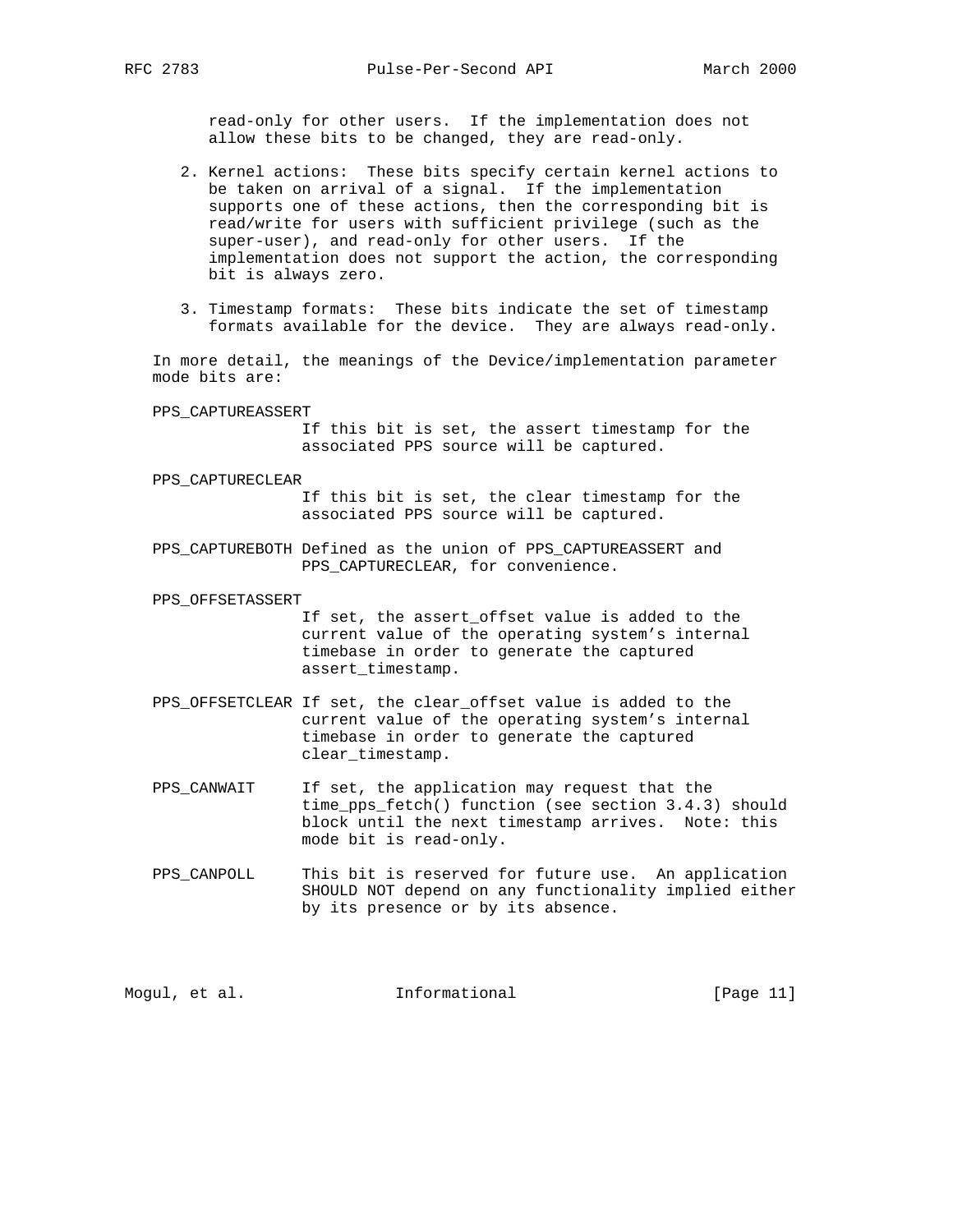If neither PPS\_CAPTUREASSERT nor PPS\_CAPTURECLEAR is set, no valid timestamp will be available via the API.

The meanings of the Kernel action mode bits are:

- PPS\_ECHOASSERT If set, after the capture of an assert timestamp, the implementation generates a signal transition as rapidly as possible on an output signal pin. This MUST NOT affect the delay between the PPS source's transition to the asserted phase and the capture of the assert timestamp.
- PPS\_ECHOCLEAR If set, after the capture of a clear timestamp, the implementation generates a signal transition as rapidly as possible on an output signal pin. This MUST NOT affect the delay between the PPS source's transition to the clear phase and the capture of the clear timestamp.

The timestamp formats are:

- PPS\_TSFMT\_TSPEC Timestamps and offsets are represented as values of type "struct timespec". All implementations MUST support this format, and this format is the default unless an application specifies otherwise.
- PPS\_TSFMT\_NTPFP Timestamps and offsets are represented as values of type "ntp\_fp\_t", which corresponds to the NTP "64-bit unsigned fixed-point" timestamp format [3]. Support for this format is OPTIONAL.

 Other timestamp format bits may be defined as fields are added to the "pps\_timeu\_t" union.

 The operating system may implement all of these mode bits, or just a subset of them. If an attempt is made to set an unsupported mode bit, the API will return an error. If an attempt is made to modify a read-only mode bit, the API will return an error.

3.4 New functions

 In the description of functions that follows, we use the following function parameters:

 filedes A file descriptor (type: int), for a serial line or other source of PPS events.

Mogul, et al. 10 mm informational 100 mm informational [Page 12]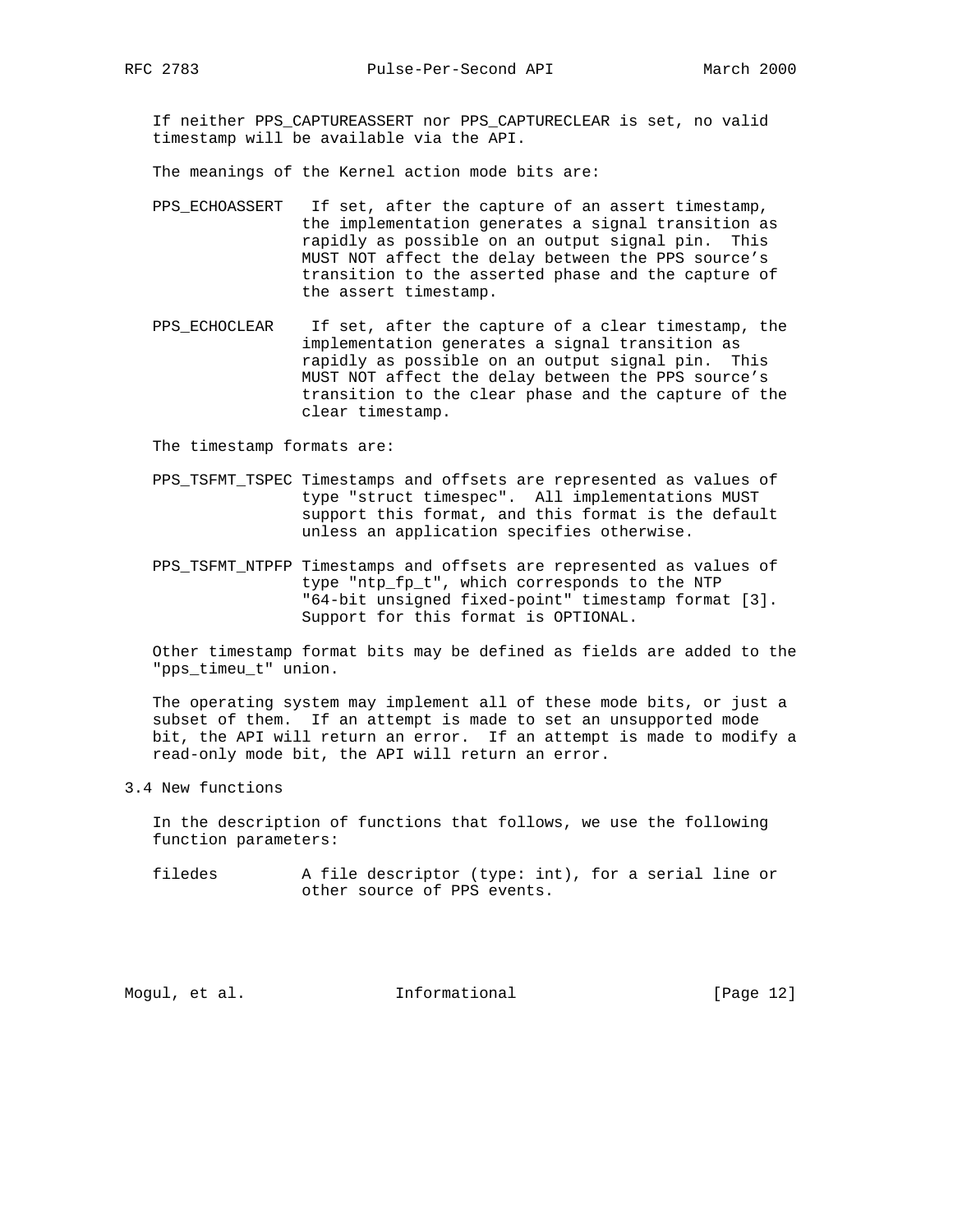- ppshandle A variable of type "pps\_handle\_t", as defined in section 3.2.
- ppsinfobuf A record of type "pps\_info\_t", as defined in section 3.2.
- ppsparams A record of type "pps\_params\_t", as defined in section 3.2.
- tsformat An integer with exactly one of the timestamp format bits set.
- 3.4.1 New functions: obtaining PPS sources

 The API includes functions to create and destroy PPS source "handles".

SYNOPSIS

 int time\_pps\_create(int filedes, pps\_handle\_t \*handle); int time\_pps\_destroy(pps\_handle\_t handle);

### DESCRIPTION

 All of the other functions in the PPS API operate on PPS handles (type: pps\_handle\_t). The time\_pps\_create() is used to convert an already-open UNIX file descriptor, for an appropriate special file, into a PPS handle.

 The definition of what special files are appropriate for use with the PPS API is outside the scope of this specification, and may vary based on both operating system implementation, and local system configuration. One typical case is a serial line, whose DCD pin is connected to a source of PPS events.

 The mode in which the UNIX file descriptor was originally opened affects what operations are allowed on the PPS handle. The time\_pps\_setparams() and time\_pps\_kcbind() functions (see sections 3.4.2 and 3.4.4) SHOULD be prohibited by the implementation if the descriptor is open only for reading (O\_RDONLY).

 Note: operations on a descriptor opened with an inappropriate mode might fail with EBADF.

 The time\_pps\_destroy() function makes the PPS handle unusable, and frees any storage that might have been allocated for it. It does not close the associated file descriptor, nor does it change any of the parameter settings for the PPS source.

Mogul, et al. 10. Informational 1. [Page 13]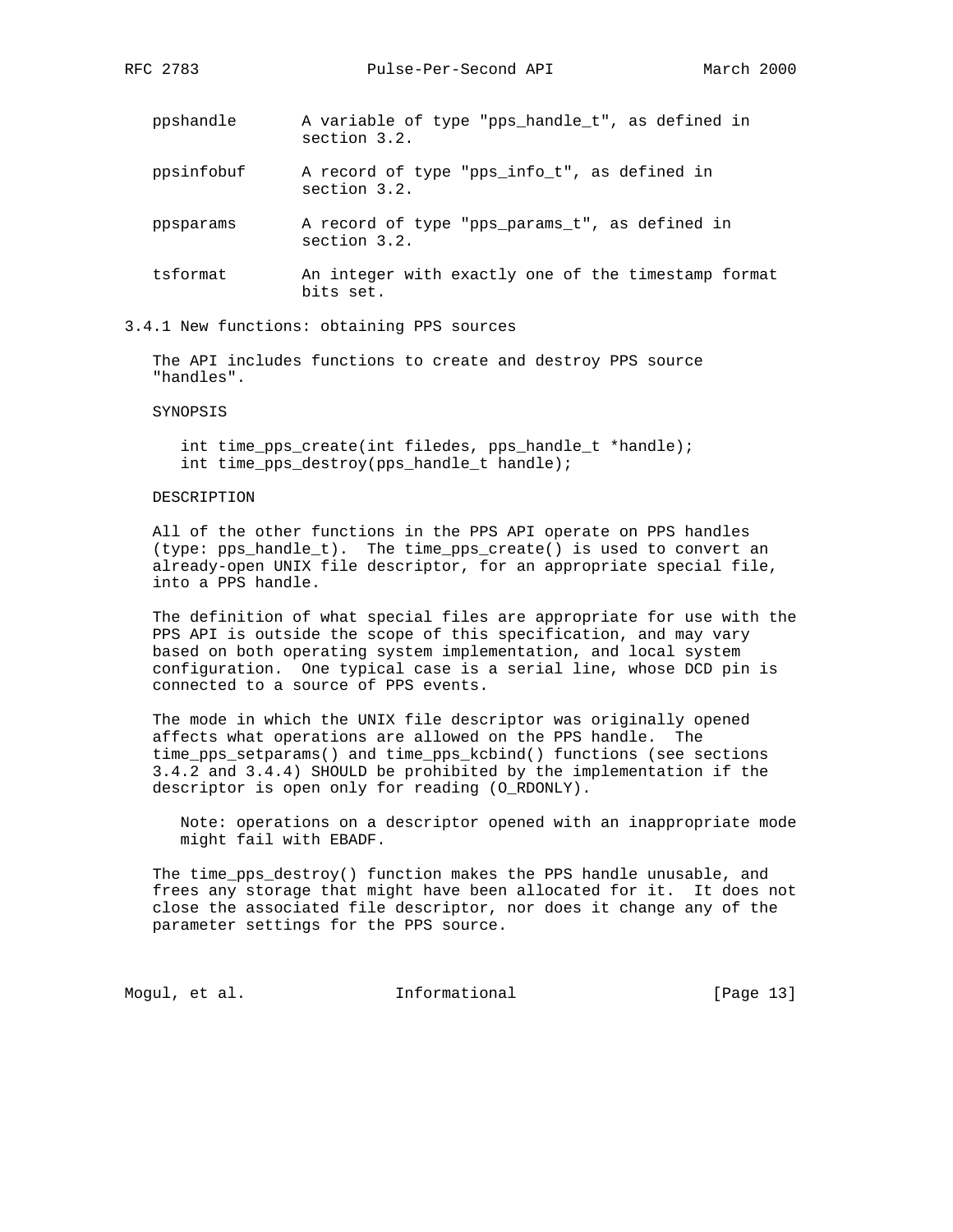Note: If this API is adapted to an operating system that does not follow UNIX conventions for representing an accessible PPS source as an integer file descriptor, the time\_pps\_create() function may take different parameters from those shown here.

### RETURN VALUES

 On successful completion, the time\_pps\_create() function returns 0. Otherwise, a value of -1 is returned and errno is set to indicate the error.

 If called with a valid handle parameter, the time\_pps\_destroy() function returns 0. Otherwise, it returns -1.

ERRORS

 If the time\_pps\_create() function fails, errno may be set to one of the following values:

[EBADF] The filedes parameter is not a valid file descriptor.

 [EOPNOTSUPP] The use of the PPS API is not supported for the file descriptor.

 [EPERM] The process's effective user ID does not have the required privileges to use the PPS API.

### 3.4.2 New functions: setting PPS parameters

 The API includes several functions use to set or obtain the parameters of a PPS source.

### SYNOPSIS

 int time\_pps\_setparams(pps\_handle\_t handle, const pps\_params\_t \*ppsparams); int time\_pps\_getparams(pps\_handle\_t handle, pps\_params\_t \*ppsparams); int time\_pps\_getcap(pps\_handle\_t handle, int \*mode);

### DESCRIPTION

 A suitably privileged application may use time\_pps\_setparams() to set the parameters (mode bits and timestamp offsets) for a PPS source. The pps\_params\_t type is defined in section 3.2; mode bits are defined in section 3.3. An application may use time\_pps\_getparams() to discover the current settings of the PPS parameters. An application that needs to change only a subset of the existing

Mogul, et al. **Informational** [Page 14]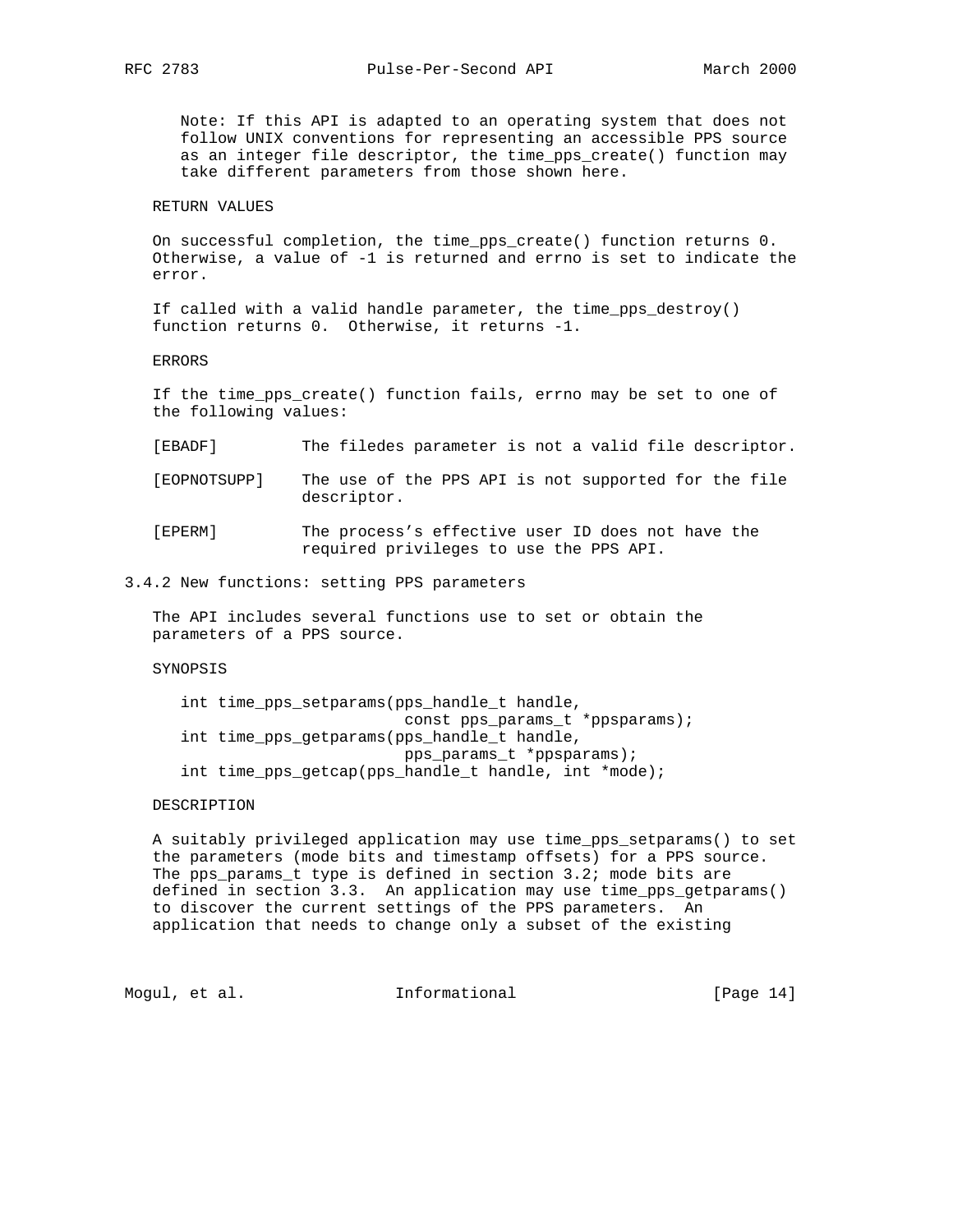parameters must first call time\_pps\_getparams() to obtain the current parameter values, then set the new values using time\_pps\_setparams().

 Note: a call to time\_pps\_setparams() replaces the current values of all mode bits with those specified via the ppsparams argument, except those bits whose state cannot be changed. Bits might be read-only due to access controls, or because they are fixed by the implementation.

The timestamp format of the assert offset and clear offset fields is defined by the mode field. That is, on a call to time\_pps\_setparams(), the kernel interprets the supplied offset values using the timestamp format given in the mode field of the ppsparams argument. If the requested timestamp format is not supported, the time\_pps\_setparams() function has no effect and returns an error value. On a call to time\_pps\_getparams(), the kernel provides the timestamp format of the offsets by setting one of the timestamp format bits in the mode field.

 Note: an application that uses time\_pps\_getparams() to read the current offset values cannot specify which format is used. The implementation SHOULD return the offsets using the same timestamp format as was used when the offsets were set.

 An application wishing to discover which mode bits it may set, with its current effective user ID, may call time\_pps\_getcap(). This function returns the set of mode bits that may be set by the application, without generating an EINVAL or EPERM error, for the specified PPS source. It does not return the current values for the mode bits. A call to time\_pps\_getcap() returns the mode bits corresponding to all supported timestamp formats.

 The time\_pps\_getcap() function MAY ignore the mode in which the associated UNIX file descriptor was opened, so the application might still receive an EBADF error on a call to time\_pps\_setparams(), even if time\_pps\_getcap() says that the chosen mode bits are allowed.

 The mode bits returned by time\_pps\_getcap() for distinct PPS handles may differ, reflecting the specific capabilities of the underlying hardware connection to the PPS source, or of the source itself.

### RETURN VALUES

 On successful completion, the time\_pps\_setparams(), time\_pps\_getparams(), and time\_pps\_getcap() functions return 0. Otherwise, a value of -1 is returned and errno is set to indicate the error.

Mogul, et al. 10. Informational 1. [Page 15]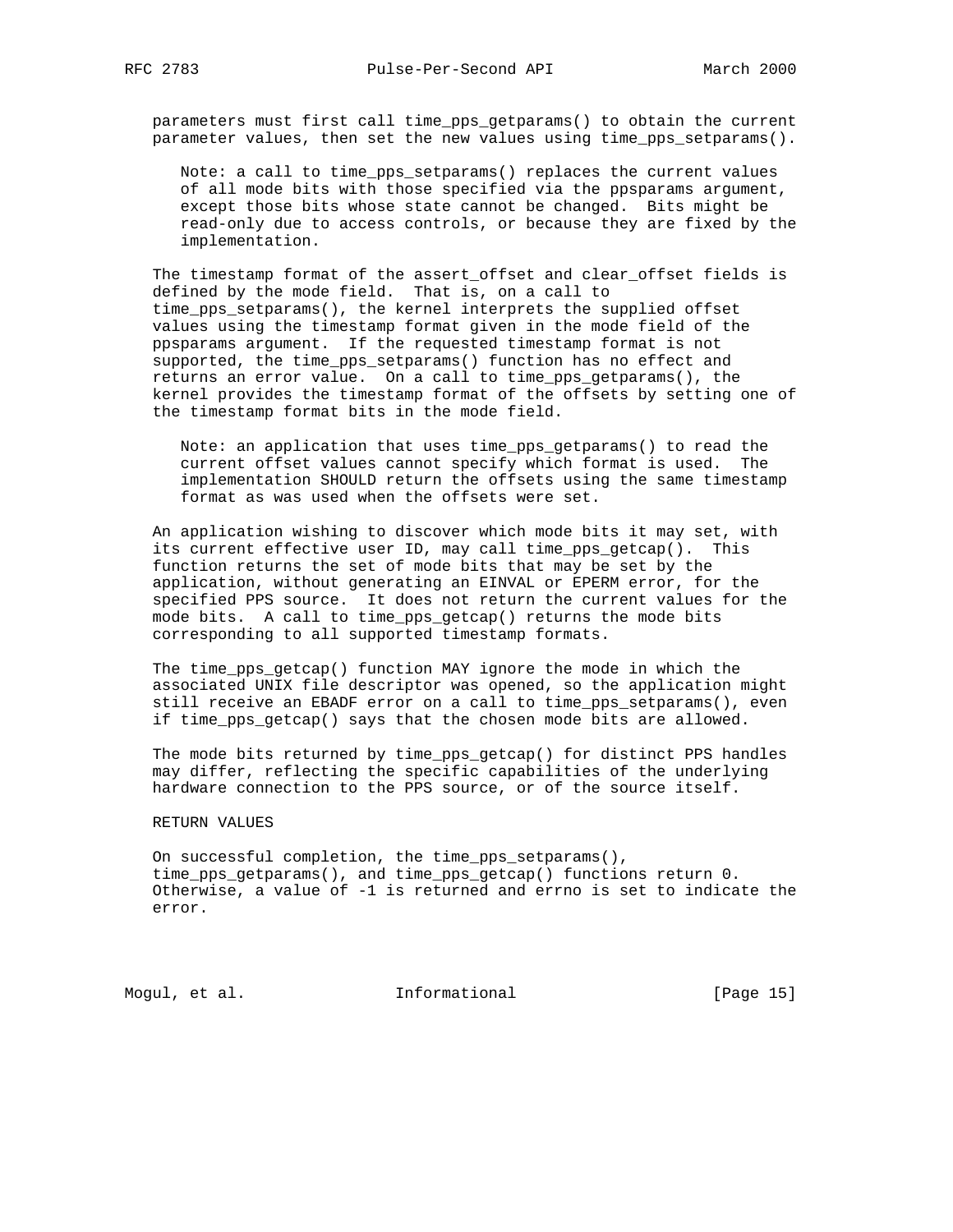ERRORS

 If the time\_pps\_setparams(), time\_pps\_getparams(), or time\_pps\_getcap() function fails, errno may be set to one of the following values:

- [EBADF] The handle parameter is not associated with a valid file descriptor, or the descriptor is not open for writing.
- [EFAULT] A parameter points to an invalid address.
- [EOPNOTSUPP] The use of the PPS API is not supported for the associated file descriptor.
- [EINVAL] The operating system does not support all of the requested mode bits.
- [EPERM] The process's effective user ID does not have the required privileges to use the PPS API, or to set the given mode bits.
- 3.4.3 New functions: access to PPS timestamps

 The API includes one function that gives applications access to PPS timestamps. As an implementation option, the application may request the API to block until the next timestamp is captured. (The API does not directly support the use of the select() or poll() system calls to wait for PPS events.)

SYNOPSIS

 int time\_pps\_fetch(pps\_handle\_t handle, const int tsformat, pps\_info\_t \*ppsinfobuf, const struct timespec \*timeout);

#### DESCRIPTION

 An application may use time\_pps\_fetch() to obtain the most recent timestamps captured for the PPS source specified by the handle parameter. The tsformat parameter specifies the desired timestamp format; if the requested timestamp format is not supported, the call fails and returns an error value. The application MUST specify exactly one timestamp format.

Mogul, et al. **Informational** [Page 16]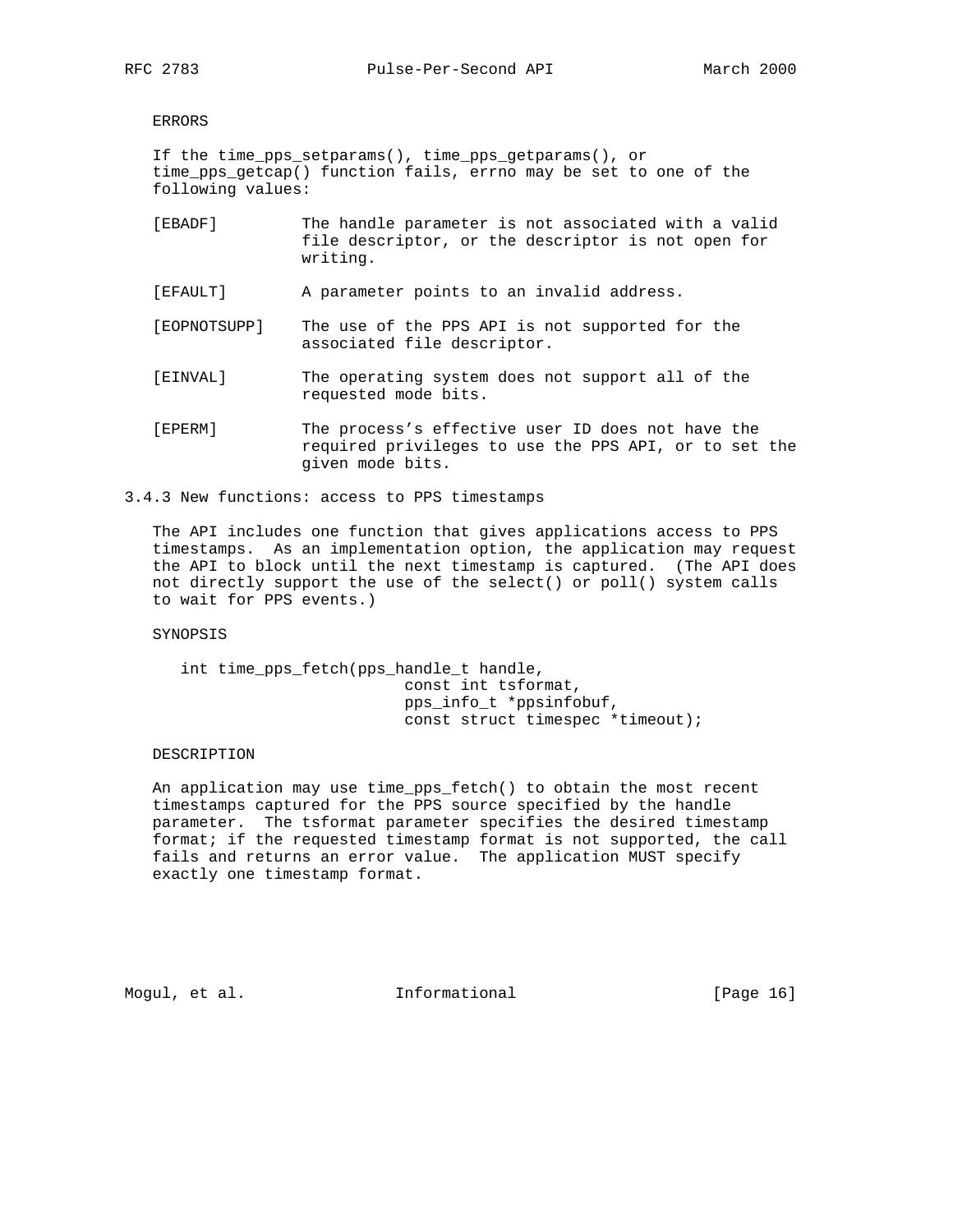This function blocks until either a timestamp is captured from the PPS source, or until the specified timeout duration has expired. If the timeout parameter is a NULL pointer, the function simply blocks until a timestamp is captured. If the timeout parameter specifies a delay of zero, the function returns immediately.

 Support for blocking behavior is an implementation option. If the PPS\_CANWAIT mode bit is clear, and the timeout parameter is either NULL or points to a non-zero value, the function returns an EOPNOTSUPP error. An application can discover whether the feature is implemented by using time\_pps\_getcap() to see if the PPS\_CANWAIT mode bit is set.

 The result is stored in the ppsinfobuf parameter, whose fields are defined in section 3.2. If the function returns as the result of a timeout or error, the contents of the ppsinfobuf are undefined.

 If this function is invoked before the system has captured a timestamp for the signal source, the ppsinfobuf returned will have its timestamp fields set to the time format's base date (e.g., for PPS\_TSFMT\_TSPEC, both the tv\_sec and tv\_nsec fields will be zero).

### RETURN VALUES

 On successful completion, the time\_pps\_fetch() function returns 0. Otherwise, a value of -1 is returned and errno is set to indicate the error.

ERRORS

 If the time\_pps\_fetch() function fails, errno may be set to one of the following values:

 [EBADF] The handle parameter is not associated with a valid file descriptor.

[EFAULT] A parameter points to an invalid address.

 [EINTR] A signal was delivered before the time limit specified by the timeout parameter expired and before a timestamp has been captured.

[EINVAL] The requested timestamp format is not supported.

- [EOPNOTSUPP] The use of the PPS API is not supported for the associated file descriptor.
- [ETIMEDOUT] The timeout duration has expired.

| Informational<br>Moqul, et al. | [Page 17] |
|--------------------------------|-----------|
|--------------------------------|-----------|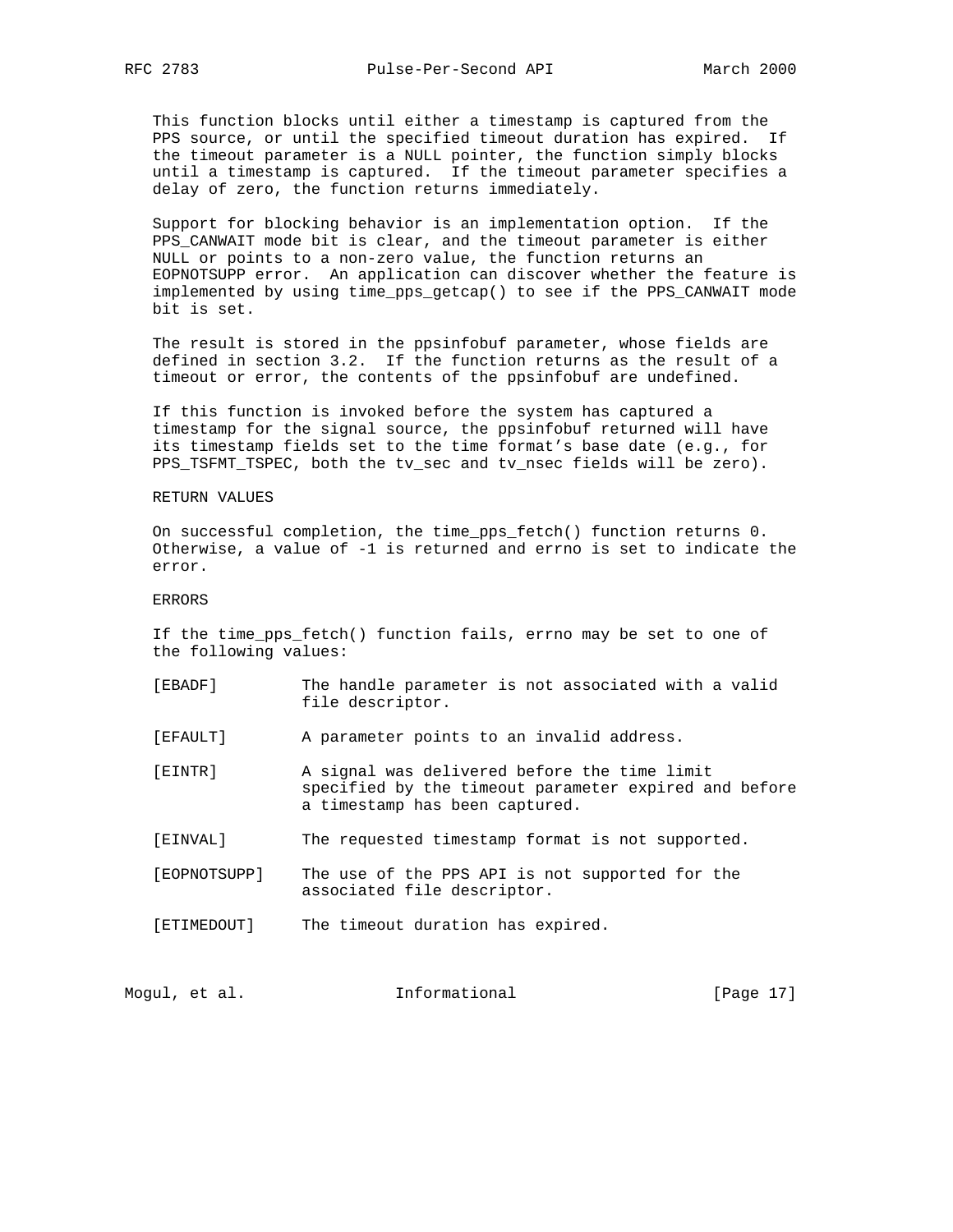3.4.4 New functions: disciplining the kernel timebase

 The API includes one OPTIONAL function to specify if and how a PPS source is provided to a kernel consumer of PPS events, such as the code used to discipline the operating system's internal timebase.

SYNOPSIS

 int time\_pps\_kcbind(pps\_handle\_t handle, const int kernel\_consumer, const int edge, const int tsformat);

# DESCRIPTION

 An application with appropriate privileges may use time\_pps\_kcbind() to bind a kernel consumer to the PPS source specified by the handle.

 The kernel consumer is identified by the kernel\_consumer parameter. In the current version of the API, the possible values for this parameter are:

| #define PPS KC HARDPPS     |   |
|----------------------------|---|
| #define PPS_KC_HARDPPS PLL |   |
| #define PPS KC HARDPPS FLL | 2 |

with these meanings:

PPS KC HARDPPS The kernel's hardpps() function (or equivalent).

PPS\_KC\_HARDPPS\_PLL

 A variant of hardpps() constrained to use a phase-locked loop.

 PPS\_KC\_HARDPPS\_FLL A variant of hardpps() constrained to use a frequency-locked loop.

Implementation of any or all of these values is OPTIONAL.

 The edge parameter indicates which edge of the PPS signal causes a timestamp to be delivered to the kernel consumer. It may have the value PPS\_CAPTUREASSERT, PPS\_CAPTURECLEAR, or PPS\_CAPTUREBOTH, depending on particular characteristics of the PPS source. It may also be zero, which removes any binding between the PPS source and the kernel consumer.

Mogul, et al. 10 mm informational 100 mm informational [Page 18]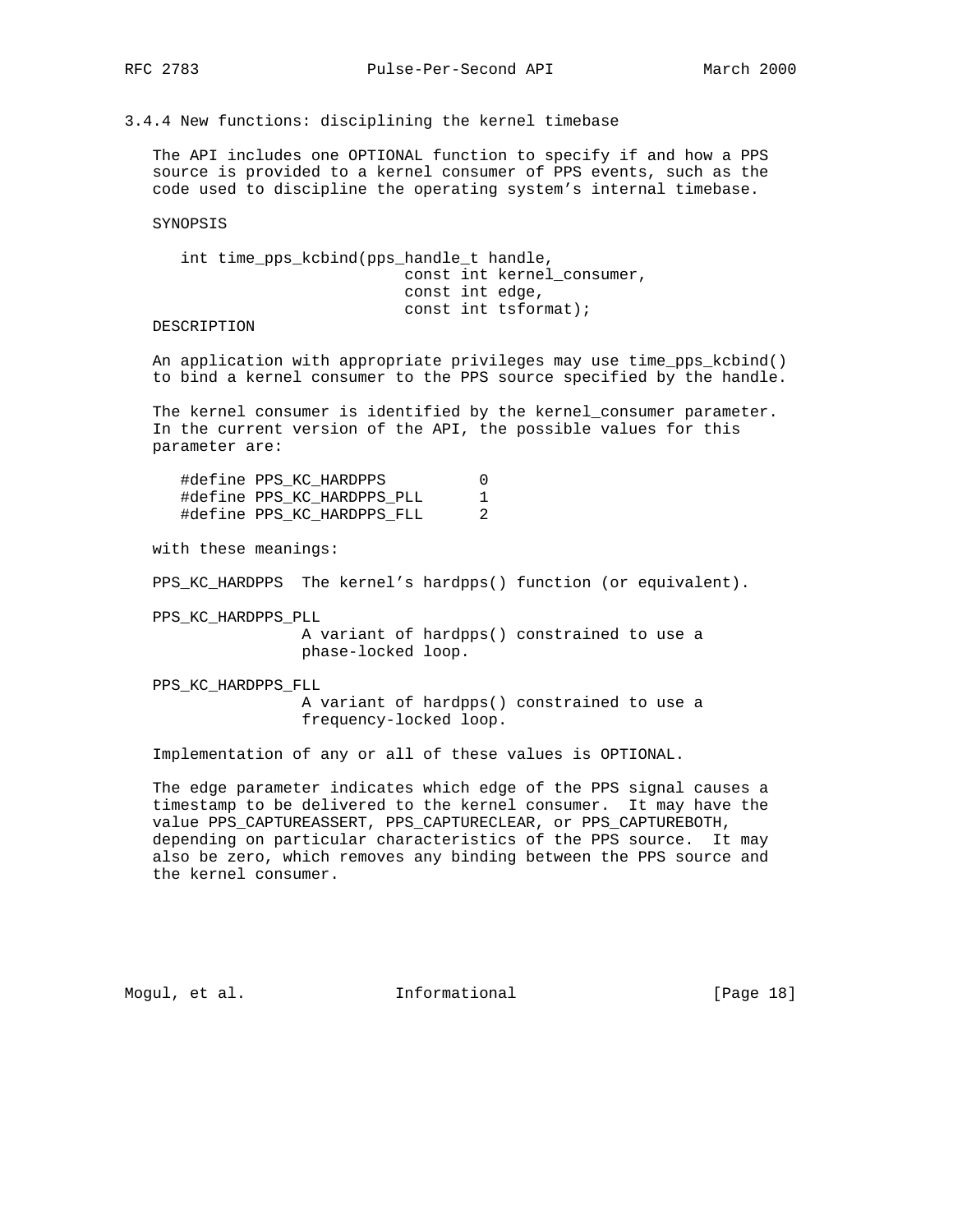The tsformat parameter specifies the format for the timestamps delivered to the kernel consumer. If this value is zero, the implementation MAY choose the appropriate format, or return EINVAL. The implementation MAY ignore a non-zero value for this parameter.

 The binding created by this call persists until it is changed by a subsequent call specifying the same kernel\_consumer. In particular, a subsequent call to time\_pps\_destroy() for the specified handle does not affect the binding.

 The binding is independent of any prior or subsequent changes to the PPS\_CAPTUREASSERT and PPS\_CAPTURECLEAR mode bits for the device. However, if either the edge or the tsformat parameter values are inconsistent with the capabilities of the PPS source, an error is returned. The implementation MAY also return an error if the tsformat value is unsupported for time\_pps\_kcbind(), even if it is supported for other uses of the API.

 The operating system may enforce two restrictions on the bindings created by time\_pps\_kcbind():

- 1. the kernel MAY return an error if an attempt is made to bind a kernel consumer to more than one PPS source a time.
- 2. the kernel MAY restrict the ability to set bindings to processes with sufficient privileges to modify the system's internal timebase. (On UNIX systems, such modification is normally done using settimeofday() and/or adjtime(), and is restricted to users with superuser privilege.)

 Warning: If this feature is configured for a PPS source that does not have an accurate 1-pulse-per-second signal, or is otherwise inappropriately configured, use of this feature may result in seriously incorrect timekeeping for the entire system. For best results, the 1-PPS signal should have much better frequency stability than the system's internal clock source (usually a crystal-controlled oscillator), and should have jitter (variation in interarrival time) much less than the system's clock-tick interval.

 See RFC 1589 [4] for more information about how the system's timebase may be disciplined using a PPS signal.

### RETURN VALUES

 On successful completion, the time\_pps\_kcbind() function returns 0. Otherwise, a value of -1 is returned and errno is set to indicate the error.

Mogul, et al. 10 mm informational 100 mm informational [Page 19]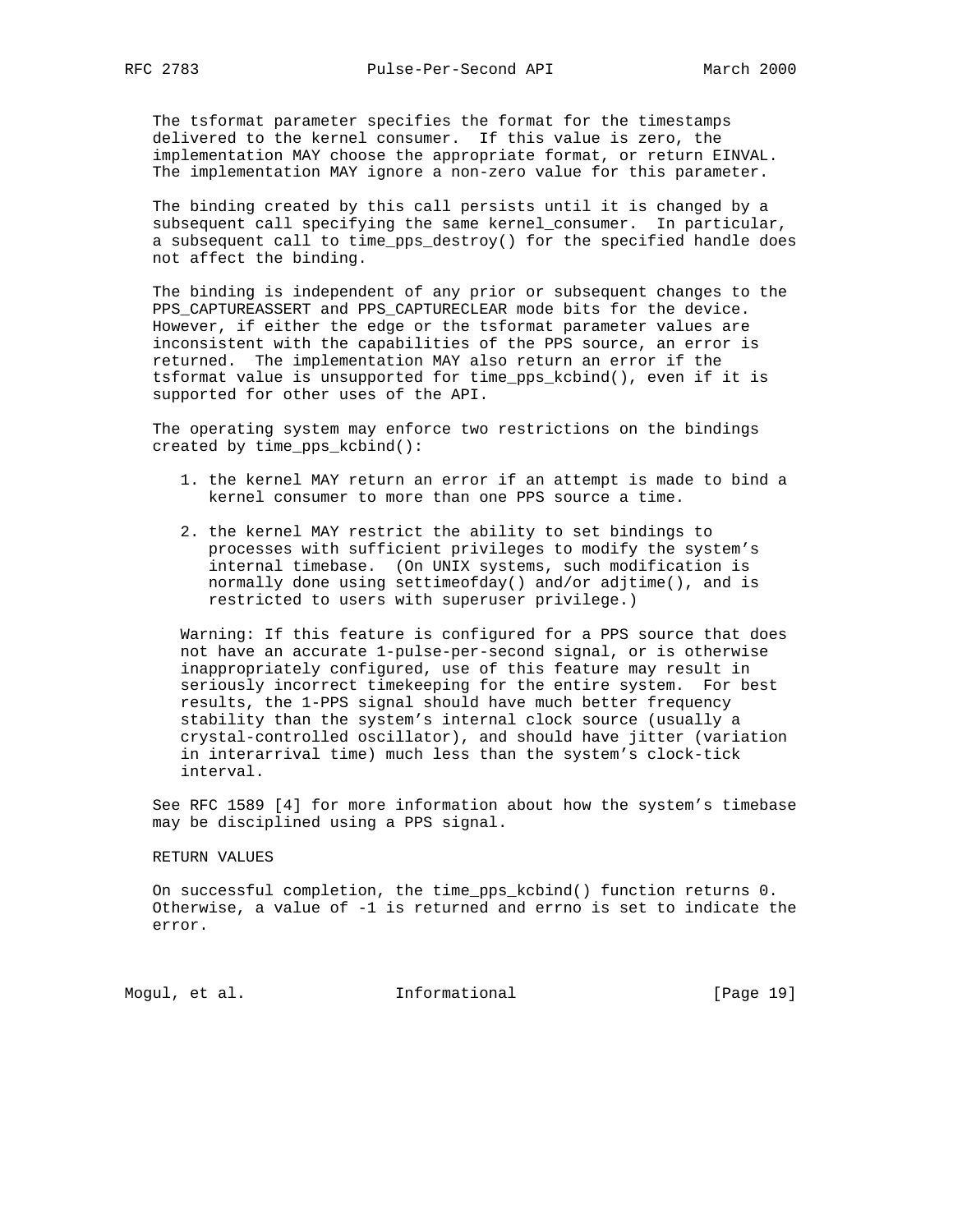ERRORS

 If the time\_pps\_kcbind() function fails, errno may be set to one of the following values:

- [EBADF] The handle parameter is not associated with a valid file descriptor, or the descriptor is not open for writing.
- [EFAULT] A parameter points to an invalid address.
- [EINVAL] The requested timestamp format is not supported.
- [EOPNOTSUPP] The use of the PPS API is not supported for the associated file descriptor, or this OPTIONAL function is not supported.
- [EPERM] The process's effective user ID does not have the required privileges to set the binding.

3.5 Compliance rules

 The key words "MUST", "MUST NOT", "REQUIRED","SHOULD", SHOULD NOT", "MAY", and "OPTIONAL" in this document are to be interpreted as described in RFC 2119 [1].

 Some features of this specification are OPTIONAL, but others are REQUIRED.

### 3.5.1 Functions

An implementation MUST provide these functions:

- time pps create()
- time\_pps\_destroy()
- time\_pps\_setparams()
- time\_pps\_getparams()
- time\_pps\_getcap()
- time\_pps\_fetch()

 An implementation MUST provide this function, but it may be implemented as a function that always return an EOPNOTSUPP error, possibly on a per-source basis:

- time\_pps\_kcbind()

Mogul, et al. **Informational** [Page 20]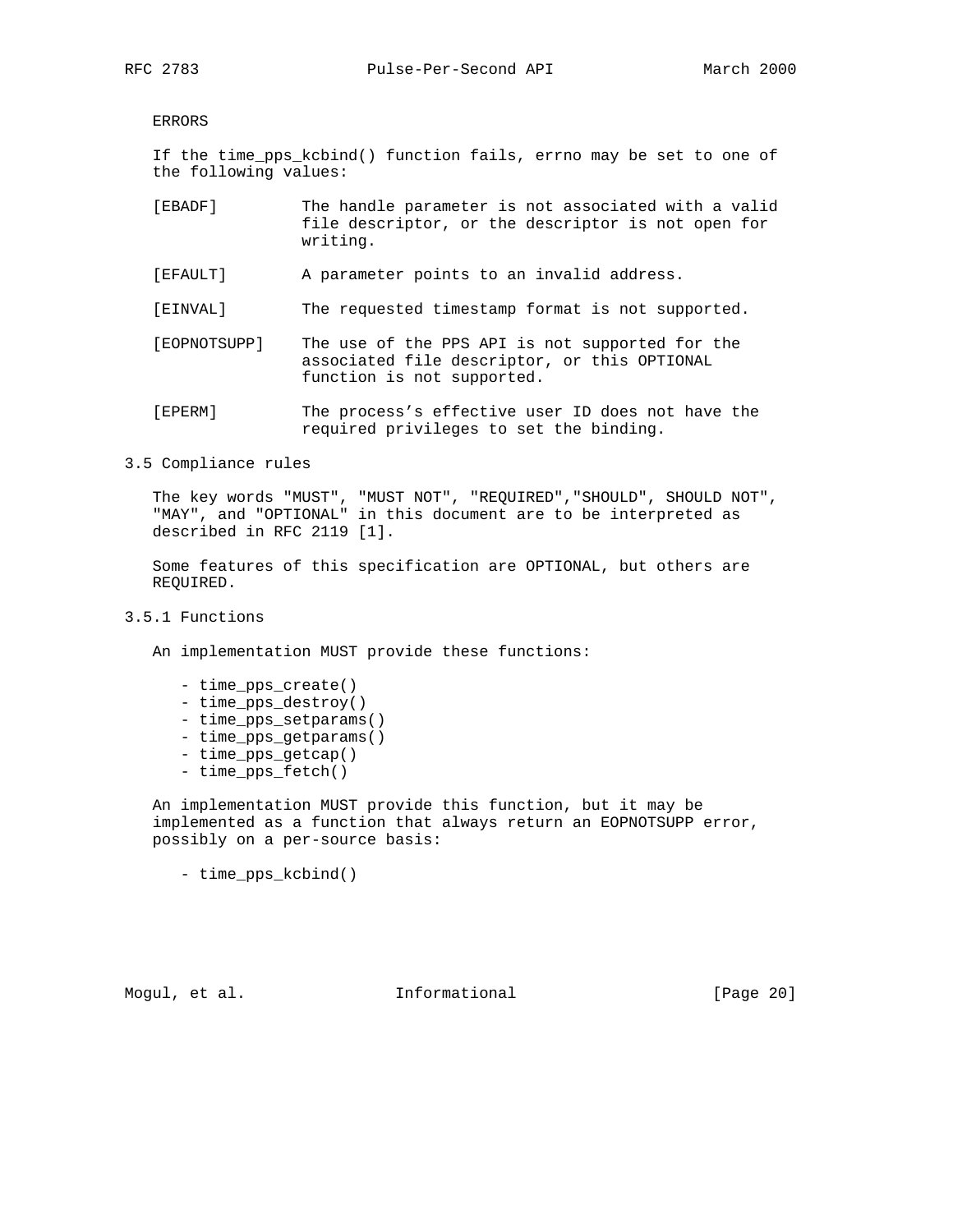3.5.2 Mode bits

 An implementation MUST support at least one of these mode bits for each PPS source:

- PPS\_CAPTUREASSERT
- PPS\_CAPTURECLEAR

 and MAY support both of them. If an implementation supports both of these bits for a PPS source, it SHOULD allow them to be set simultaneously.

An implementation MUST support this timestamp format:

- PPS\_TSFMT\_TSPEC

An implementation MAY support these mode bits:

- PPS\_ECHOASSERT
- PPS\_ECHOCLEAR
- PPS\_OFFSETASSERT
- PPS\_OFFSETCLEAR

An implementation MAY support this timestamp format:

```
 - PPS_TSFMT_NTPFP
```
3.6 Examples

A very simple use of this API might be:

```
 int fd;
 pps_handle_t handle;
 pps_params_t params;
 pps_info_t infobuf;
 struct timespec timeout;
 /* Open a file descriptor and enable PPS on rising edges */
fd = open(PPSfilename, O_RDWR, 0);time pps create(fd, &handle);
time_pps_getparams(handle, &params);
 if ((params.mode & PPS_CAPTUREASSERT) == 0) {
    fprintf(stderr, "%s cannot currently CAPTUREASSERT\n",
           PPSfilename);
    exit(1); }
 /* create a zero-valued timeout */
```
Mogul, et al. 10 mm informational 100 mm informational [Page 21]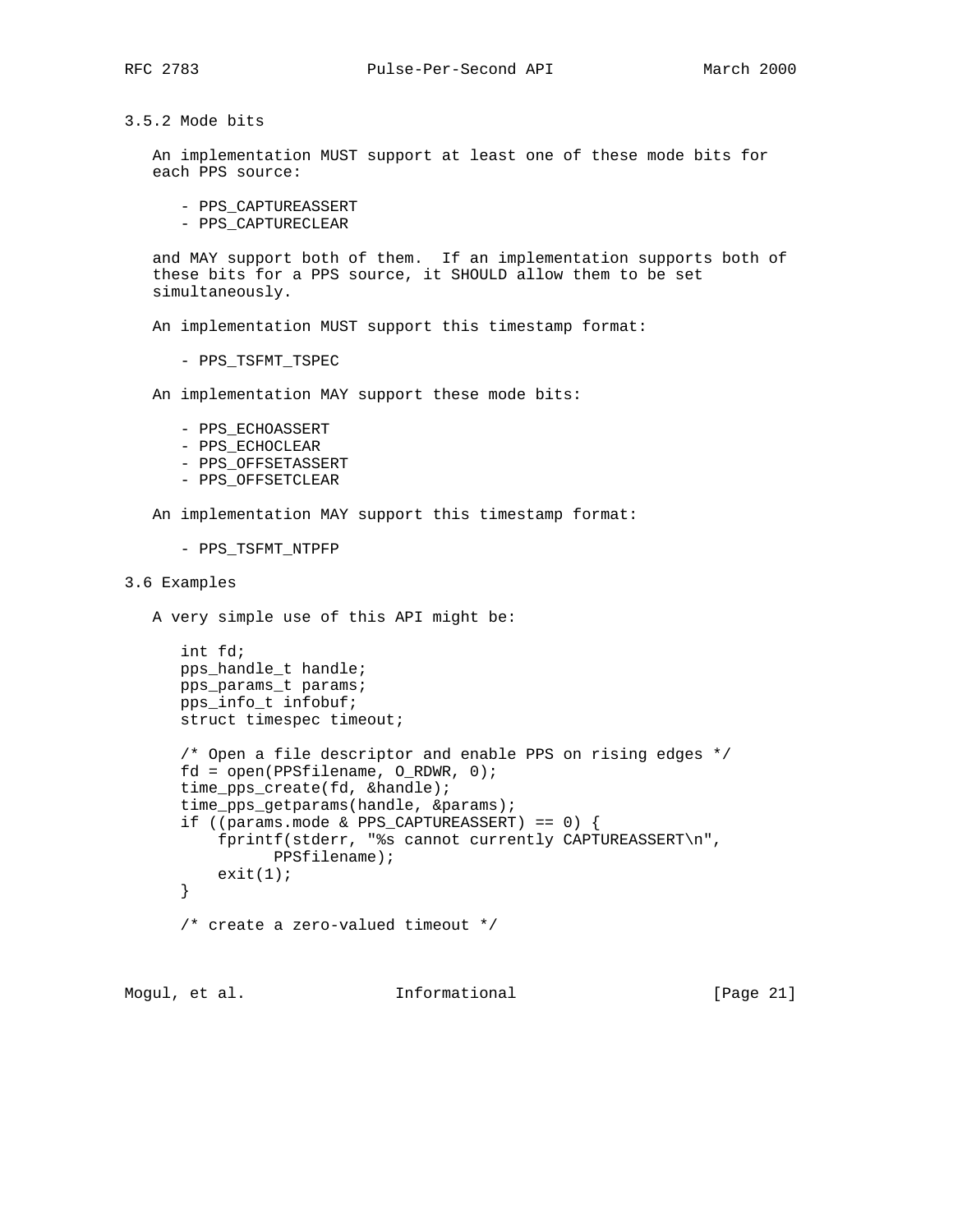```
timeout.tv_sec = 0;
    timeout.tv_nsec = 0;
    /* loop, printing the most recent timestamp every second or so */
   while (1) {
        sleep(1);
        time_pps_fetch(handle, PPS_TSFMT_TSPEC, &infobuf, &timeout);
        printf("Assert timestamp: %d.%09d, sequence: %ld\n",
                    infobuf.assert_timestamp.tv_sec,
                    infobuf.assert_timestamp.tv_nsec,
                    infobuf.assert_sequence);
    }
 Note that this example omits most of the error-checking that would be
 expected in a reliable program.
 Also note that, on a system that supports PPS_CANWAIT, the function
 of these lines:
      sleep(1); time_pps_fetch(handle, PPS_TSFMT_TSPEC, &infobuf, &timeout);
 might be more reliably accomplished using:
       timeout.tv_sec = 100;
       timeout.tv_nsec = 0;
       time_pps_fetch(handle, PPS_TSFMT_TSPEC, &infobuf, &timeout);
 The (arbitrary) timeout value is used to protect against the
 possibility that another application might disable PPS timestamps, or
 that the hardware generating the timestamps might fail.
 A slightly more elaborate use of this API might be:
    int fd;
    pps_handle_t handle;
    pps_params_t params;
    pps_info_t infobuf;
    int avail_mode;
    struct timespec timeout;
    /* Open a file descriptor */
    fd = open(PPSfilename, O_RDWR, 0);
    time_pps_create(fd, &handle);
    /*
     * Find out what features are supported
     */
```
Mogul, et al. 10 mm informational 100 mm informational [Page 22]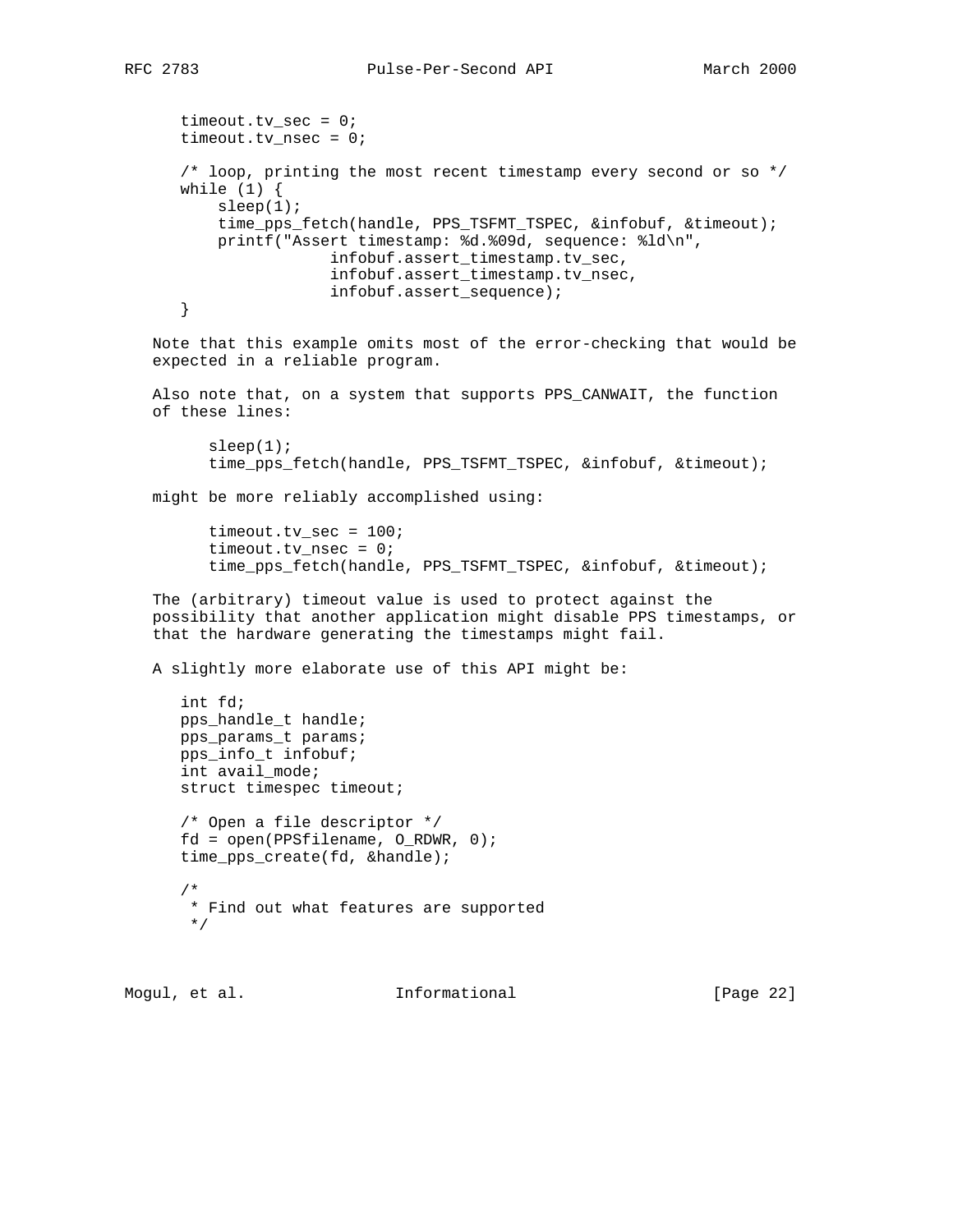```
 time_pps_getcap(handle, &avail_mode);
     if ((avail_mode & PPS_CAPTUREASSERT) == 0) {
           fprintf(stderr, "%s cannot CAPTUREASSERT\n", PPSfilename);
         exit(1); }
      if ((avail_mode & PPS_OFFSETASSERT) == 0) {
          fprintf(stderr, "%s cannot OFFSETASSERT\n", PPSfilename);
         exit(1); }
       /*
       * Capture assert timestamps, and
       * compensate for a 675 nsec propagation delay
       */
     time_pps_getparams(handle, &params);
      params.assert_offset.tv_sec = 0;
      params.assert_offset.tv_nsec = 675;
      params.mode |= PPS_CAPTUREASSERT | PPS_OFFSETASSERT;
     time_pps_setparams(handle, &params);
      /* create a zero-valued timeout */
     timeout.tv_sec = 0; timeout.tv_nsec = 0;
      /* loop, printing the most recent timestamp every second or so */
     while (1) {
          if (avail_mode & PPS_CANWAIT) {
               time_pps_fetch(handle, PPS_TSFMT_TSPEC, &infobuf, NULL);
                               /* waits for the next event */
           } else {
              sleep(1); time_pps_fetch(handle, PPS_TSFMT_TSPEC, &infobuf,
                 timeout);
 }
          printf("Assert timestamp: %d.%09d, sequence: %ld\n",
                       infobuf.assert_timestamp.tv_sec,
                       infobuf.assert_timestamp.tv_nsec,
                       infobuf.assert_sequence);
      }
   Again, most of the necessary error-checking has been omitted from
```
this example.

Mogul, et al. 10 mm informational 100 mm informational [Page 23]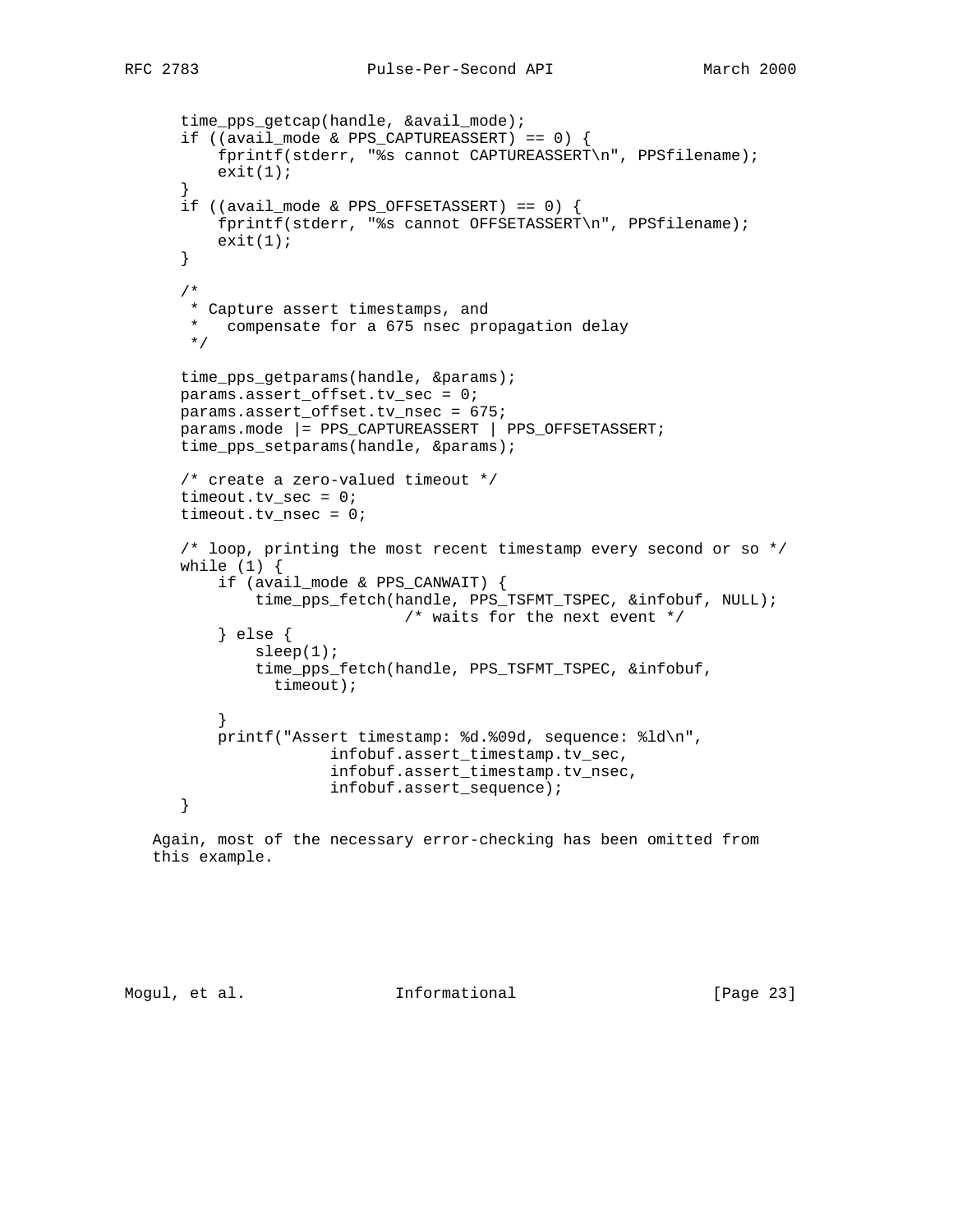### 4 Security Considerations

This API gives applications three capabilities:

- Causing the system to capture timestamps on certain events.
- Obtaining timestamps for certain events.
- Affecting the system's internal timebase.

 The first capability should not affect security directly, but might cause a slight increase in interrupt latency and interrupt-handling overhead.

 The second capability might be useful in implementing certain kinds of covert communication channels.

 In most cases, neither of these first two issues is a significant security threat, because the traditional UNIX file protection facility may be used to to limit access to the relevant special files. Provision of the PPS API adds minimal additional risk.

 The final capability is reserved to highly privileged users. In UNIX systems, this means those with superuser privilege. Such users can evade protections based on file permissions; however, such users can in general cause unbounded havoc, and can set the internal timebase (and its rate of change), so this API creates no new vulnerabilities.

5 Acknowledgements

 The API in this document draws some of its inspiration from the LBL "ppsclock" distribution [2], originally implemented in 1993 by Steve McCanne, Craig Leres, and Van Jacobson. We also thank Poul-Henning Kamp, Craig Leres, Judah Levine, and Harlan Stenn for helpful comments they contributed during the drafting of this document.

Mogul, et al. 10 mm informational 100 mm informational [Page 24]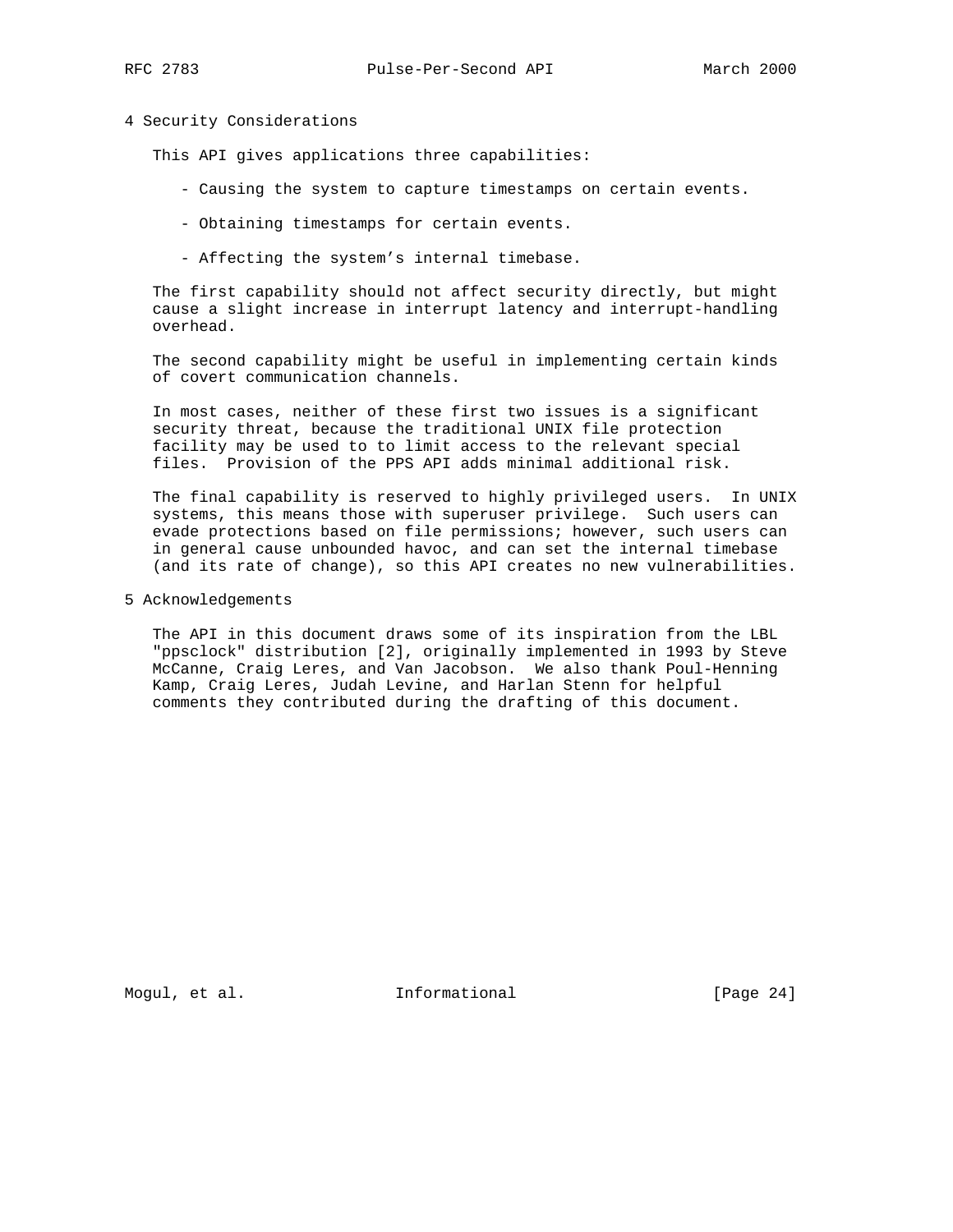# 6 References

- 1. Bradner, S., "Key words for use in RFCs to Indicate Requirement Levels", BCP 14, RFC 2119, March 1997.
- 2. Steve McCanne, Craig Leres, and Van Jacobson. PPSCLOCK. ftp://ftp.ee.lbl.gov/ppsclock.tar.Z.
- 3. Mills, D., "Network Time Protocol (Version 3): Specification, Implementation and Analysis", RFC 1305, March 1992.
- 4. Mills, D., "A Kernel Model for Precision Timekeeping", RFC 1589, March, 1994.
- 5. The Open Group. The Single UNIX Specification, Version 2 6 Vol Set for UNIX 98. Document number T912, The Open Group, February, 1997.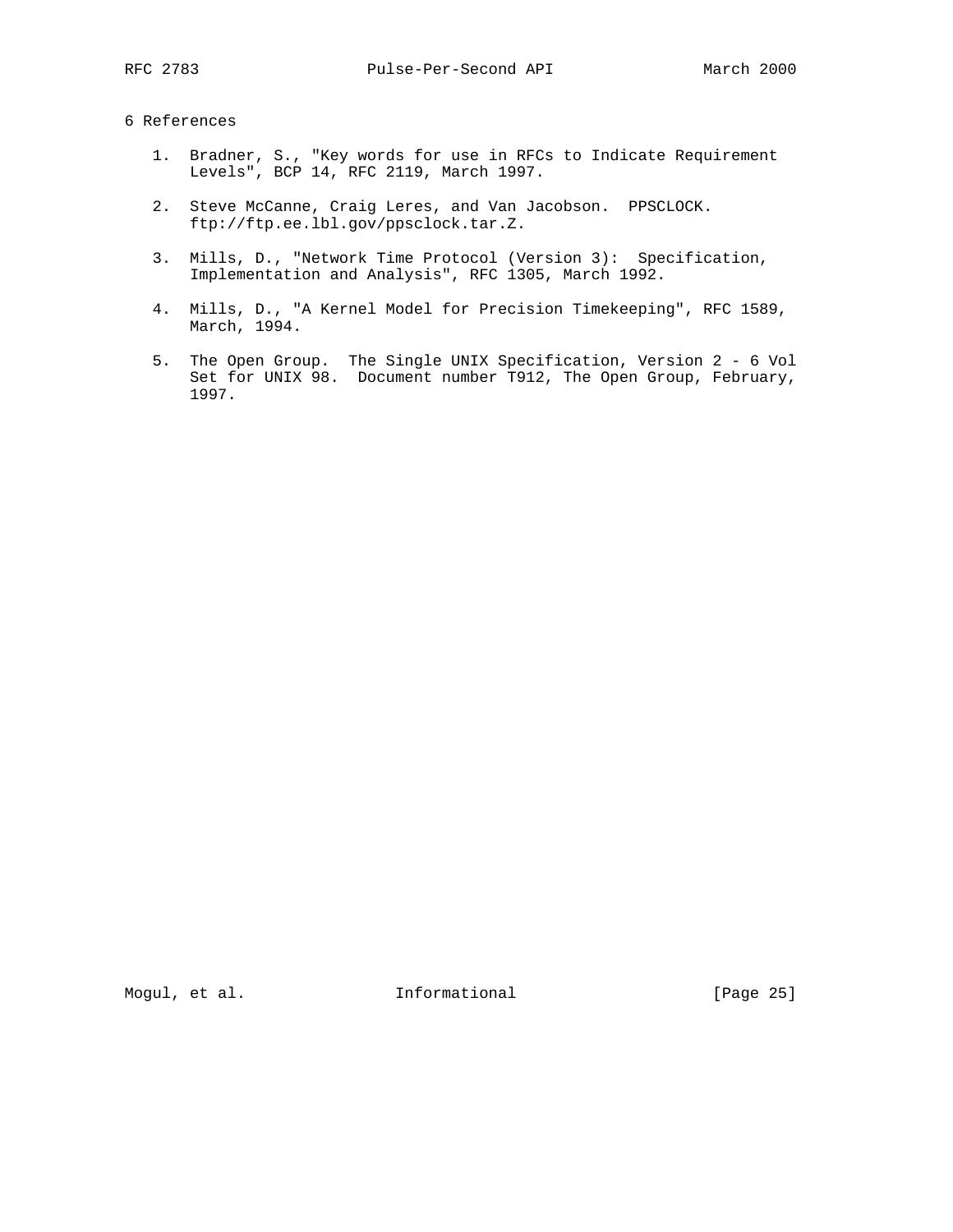7 Authors' Addresses

 Jeffrey C. Mogul Western Research Laboratory Compaq Computer Corporation 250 University Avenue Palo Alto, California, 94305, U.S.A.

 Phone: 1 650 617 3304 (email preferred) EMail: mogul@wrl.dec.com

 David L. Mills Electrical and Computer Engineering Department University of Delaware Newark, DE 19716

 Phone: (302) 831-8247 EMail: mills@udel.edu

 Jan Brittenson Sun Microsystems, Inc. 901 San Antonio Rd M/S MPK17-202 Palo Alto, CA 94303 Email: Jan.Brittenson@Eng.Sun.COM

 Jonathan Stone Stanford Distributed Systems Group Stanford, CA 94305

 Phone: (650) 723-2513 EMail: jonathan@dsg.stanford.edu

 Ulrich Windl Universitaet Regensburg, Klinikum

EMail: ulrich.windl@rz.uni-regensburg.de

Mogul, et al. 10 mm informational 100 mm informational [Page 26]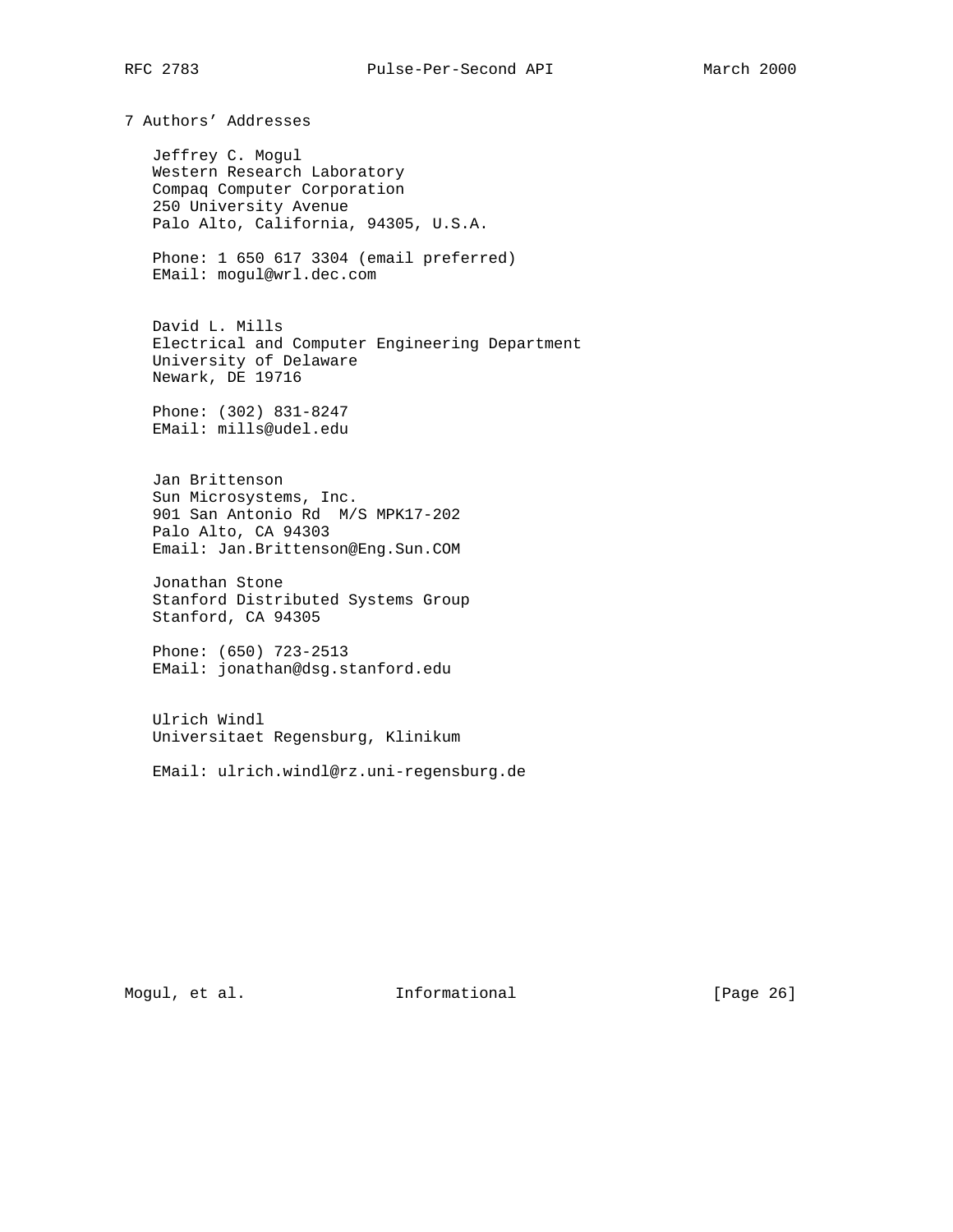A. Extensions and related APIs

 The API specified in the main body of this document could be more useful with the provision of several extensions or companion APIs.

 At present, the interfaces listed in this appendix are not part of the formal specification in this document.

A.1 Extension: Parameters for the "echo" mechanism

 The "echo" mechanism described in the body of this specification leaves most of the details to the implementor, especially the designation of one or more output pins.

 It might be useful to extend this API to provide either or both of these features:

- A means by which the application can discover which output pin is echoing the input pin.
- A means by which the application can select which output pin is echoing the input pin.

A.2 Extension: Obtaining information about external clocks

 The PPS API may be useful with a wide variety of reference clocks, connected via several different interface technologies (including serial lines, parallel interfaces, and bus-level interfaces). These reference clocks can have many features and parameters, some of which might not even have been invented yet.

 We believe that it would be useful to have a mechanism by which an application can discover arbitrary features and parameters of a reference clock. These might include:

- Clock manufacturer, model number, and revision level
- Whether the clock is synchronized to an absolute standard
- For synchronized clocks,
	- \* The specific standard
	- \* The accuracy of the standard
	- \* The path used (direct connection, shortwave, longwave, satellite, etc.)
	- \* The distance (offset) and variability of this path

Mogul, et al. 10 mm informational 100 mm informational [Page 27]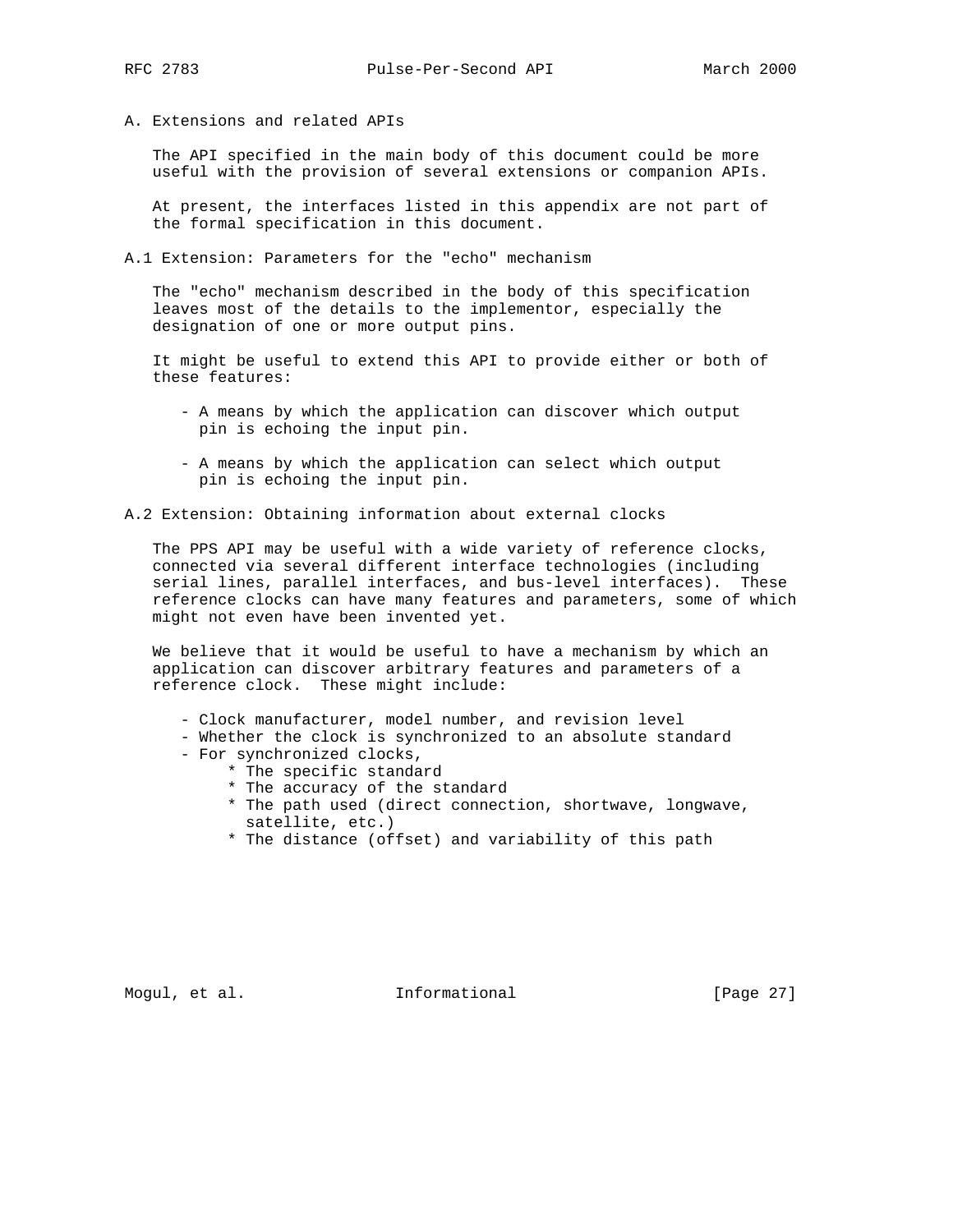- For PPS sources,

\* The pulse rate

- \* The pulse shape
- \* Which edge of the pulse corresponds to the epoch
- The time representation format

 This information might best be provided by an API analogous to the standard "curses" API, with a database analogous to the standard "terminfo" database. That is, a "clockinfo" database would contain a set of (attribute, value) pairs for each type of clock, and the API would provide a means to query this database.

 Additional mechanisms would allow an application to discover the clock or clocks connected to the local system, and to discover the clockinfo type of a specific clock device.

A.3 Extension: Finding a PPS source

 Although the clockinfo database described in section A.2, together with the discover mechanisms described there, would allow an application to discover the PPS source (or sources) connected to a system, it might be more complex than necessary.

 A simpler approach would be to support a single function that provides the identity of one or more PPS sources.

For example, the function might be declared as

 int time\_pps\_findsource(int index, char \*path, int pathlen, char \*idstring, int idlen);

 The index argument implicitly sets up an ordering on the PPS sources attached to the system. An application would use this function to inquire about the Nth source. The function would return -1 if no such source exists; otherwise, it would return 0, and would place the pathname of the associated special file in the path argument. It would also place an identification string in the idstring argument. The identification string could include the clock make, model, version, etc., which could then be used by the application to control its behavior.

 This function might simply read the Nth line from a simple database, containing lines such as:

| /dev/tty00 | "TrueTime 468-DC" |                                        |  |
|------------|-------------------|----------------------------------------|--|
| /dev/pps1  |                   | "Homebrew rubidium frequency standard" |  |

| Informational<br>Moqul, et al. | [Page 28] |
|--------------------------------|-----------|
|--------------------------------|-----------|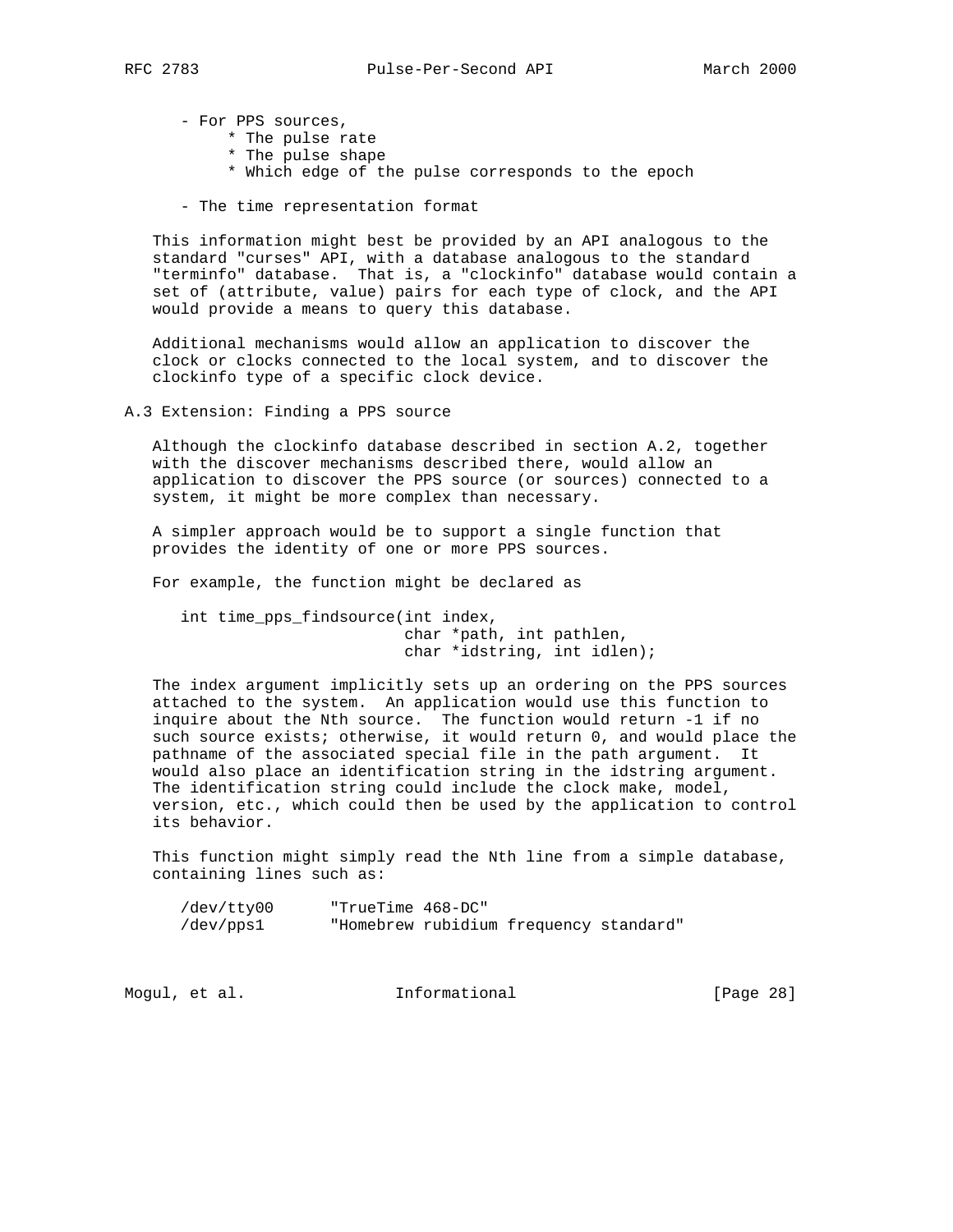allowing the system administrator to describe the configuration of PPS sources.

B. Example implementation: PPSDISC Line discipline

 One possible implementation of the PPS API might be to define a new "line discipline" and then map the API onto a set of ioctl() commands. Here we sketch such an implementation; note that this is not part of the specification of the API, and applications should not expect this low-level interface to be available.

 In this approach, the set of line disciplines is augmented with one new line discipline, PPSDISC. This discipline will act exactly the same as the TTYDISC discipline, except for its handling of modem DCD interrupts.

 Once the TIOCSETD ioctl() has been used to select this line discipline, PPS-related operations on the serial line may be invoked using new ioctl() commands. For example (values used only for illustration):

| #define PPSFETCH    |                   | IOR('t', 75, pps info t)   |
|---------------------|-------------------|----------------------------|
| #define PPSSETPARAM |                   | IOW('t', 76, pps params t) |
| #define PPSGETPARAM |                   | IOR('t', 77, pps params t) |
| #define PPSGETCAP   | IOR('t', 78, int) |                            |

#### B.1 Example

A typical use might be:

```
 int ldisc = PPSDISC;
      pps_params_t params;
      pps_info_t infobuf;
      ioctl(fd, TIOCSETD, &ldisc); /* set discipline */
       /*
       * Check the capabilities of this PPS source to see
       * if it supports what we need.
       */
     ioctl(fd, PPSGETCAP, &params);
      if ((params.mode & PPS_CAPTUREASSERT) == 0) {
          fprintf(stderr, "PPS source is not suitable\n");
         exit(1); }
 /*
       * Set this line to timestamp on a rising-edge interrupt
```
Mogul, et al. **Informational** [Page 29]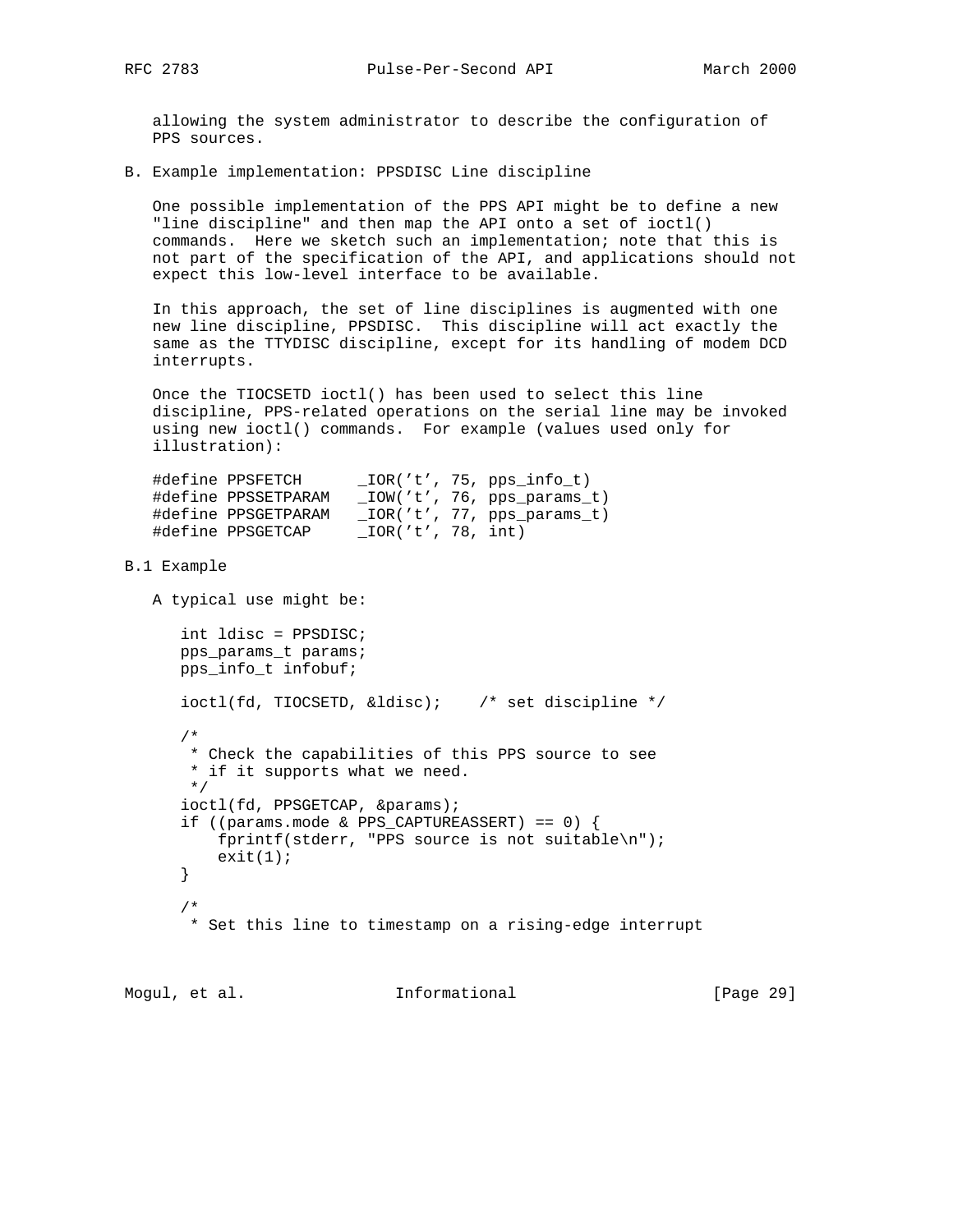\*/ ioctl(fd, PPSGETPARAMS, &params); params.mode |= PPS\_CAPTUREASSERT; ioctl(fd, PPSSETPARAMS, &params); sleep(2);  $\frac{1}{2}$  /\* allow time for the PPS pulse to happen \*/  $\gamma^*$  obtain most recent timestamp and sequence # for this line  $\gamma$ ioctl(fd, PPSFETCH, &infobuf);

Again, this example imprudently omits any error-checking.

C. Available implementations

 Several available implementations of this API are listed at <http://www.ntp.org/ppsapi/PPSImpList.html>. Note that not all of these implementations correspond to the current version of the specification.